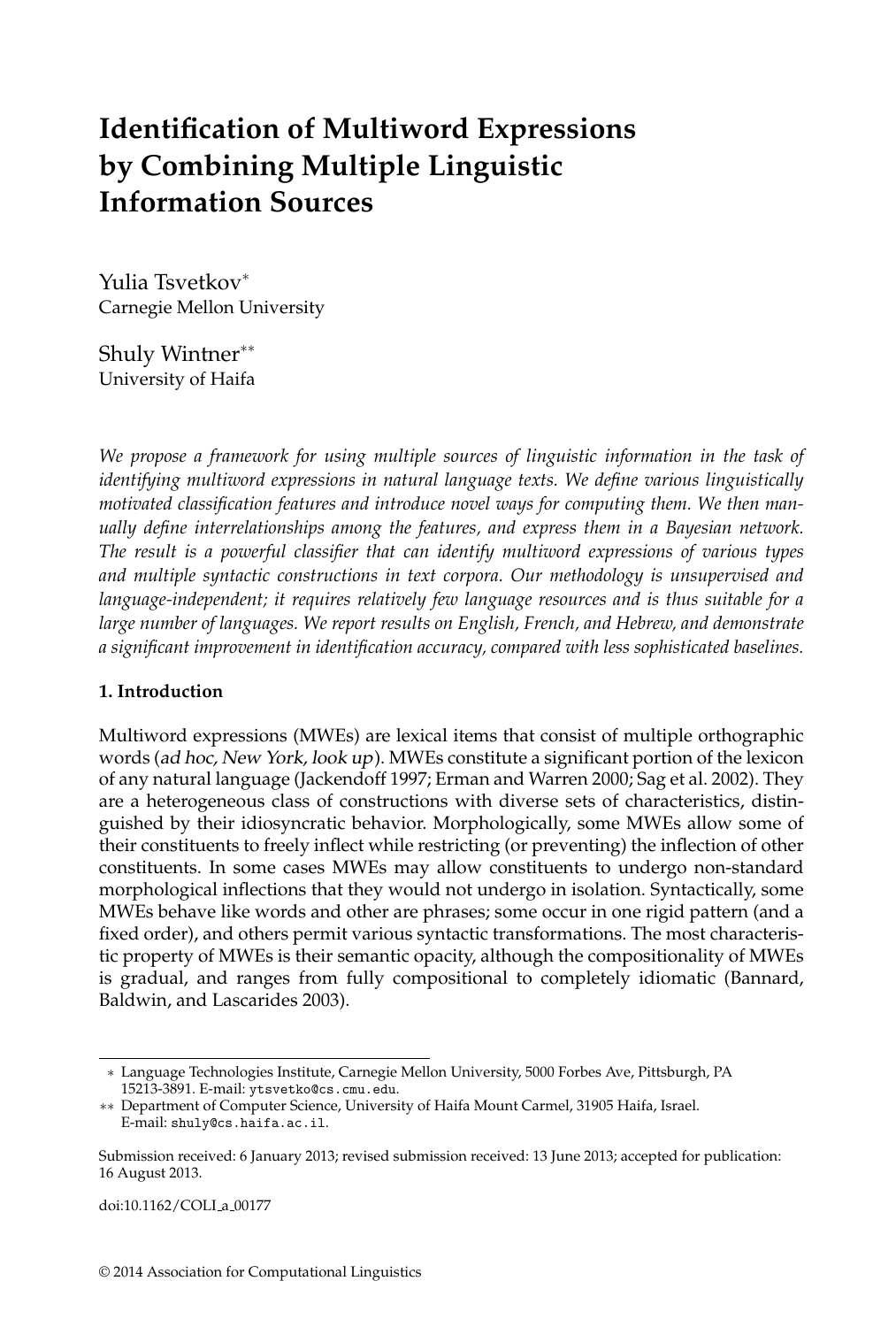Because of their prevalence and irregularity, MWEs must be stored in lexicons of natural language processing (NLP) applications. Awareness of MWEs was proven beneficial for a variety of applications, including information retrieval (Doucet and Ahonen-Myka 2004), building ontologies (Venkatsubramanyan and Perez-Carballo 2004), text alignment (Venkatapathy and Joshi 2006), and machine translation (Baldwin and Tanaka 2004; Uchiyama, Baldwin, and Ishizaki 2005; Carpuat and Diab 2010).

We propose a novel architecture for identifying MWEs, of various types and syntactic categories, in monolingual corpora. Unlike much existing work, which focuses on a particular syntactic construction, our approach addresses MWEs of various types by zooming in on the general idiosyncratic properties of MWEs rather than on specific properties of each subclass thereof. Addressing multiple types of MWEs has its limitations: The task is less well-defined, one cannot rely on specific properties of a particular construction, and the type of the MWE is not extracted along with the candidate expression. Nevertheless, there are clear benefits to such an approach. Certain applications can benefit from a large, albeit untyped, mixed bag of MWEs; machine translation is an obvious candidate (Lambert and Banchs 2005; Ren et al. 2009; Bouamor, Semmar, and Zweigenbaum 2012). Another use, which motivates our current work, is the construction of computational lexicons. Clearly, manual supervision is required before MWE candidates are added to a high-precision lexicon, but our approach provides the lexicographer with a large-scale set of potential candidates.

We focus on bigrams only in this work, that is, on MWEs consisting of two consecutive tokens. Many of the features we design, as well as the general architecture, can in principle be extended to longer MWEs, but we do not address longer (and, in particular, the harder case of non-contiguous) MWEs here. The architecture uses **Bayesian networks** (Pearl 1985) to express multiple interdependent linguistically motivated features.

First, we automatically generate a small (training) set of MWE and non-MWE bigrams (positive and negative instances, respectively) from a small parallel corpus. We then define a set of linguistically motivated features that embody observed characteristics of MWEs. We augment these by features that reflect collocation measures. Finally, we define dependencies among these features, expressed in the structure of a Bayesian network model, which we then use for classification. A Bayesian network (BN) is a directed graph whose nodes express the features used for classification and whose edges define causal relationships among these features. In this architecture, learning does not result in a black box, expressed solely as feature weights. Rather, the structure of the BN allows us to study the impact of different MWE features on the classification. The result is a new method for identifying MWEs of various types in text corpora. It combines statistics with an array of linguistically motivated features, organized in an architecture that reflects interdependencies among the features.

The contribution of this work is manifold.<sup>1</sup> First, we use existing approaches to MWE extraction to automatically generate training material. Specifically, we use our earlier work (Tsvetkov and Wintner 2012) to extract a set of positive and negative MWE candidates from a small parallel corpus, and use them for training a BN that can then extract a new set of MWEs from a potentially much larger *mono*lingual corpus. As

<sup>1</sup> This article is a thoroughly revised and extended version of Tsvetkov and Wintner (2011). Whereas the methodology of that paper required minor supervision, we now present a completely unsupervised approach. We added several linguistically motivated features to the classification task. We demonstrate results on two new languages, English and French, to emphasize the generality of the method. Additional extensions include a more complete literature survey and, because new languages are added, different, more reliable data sets for evaluating our results.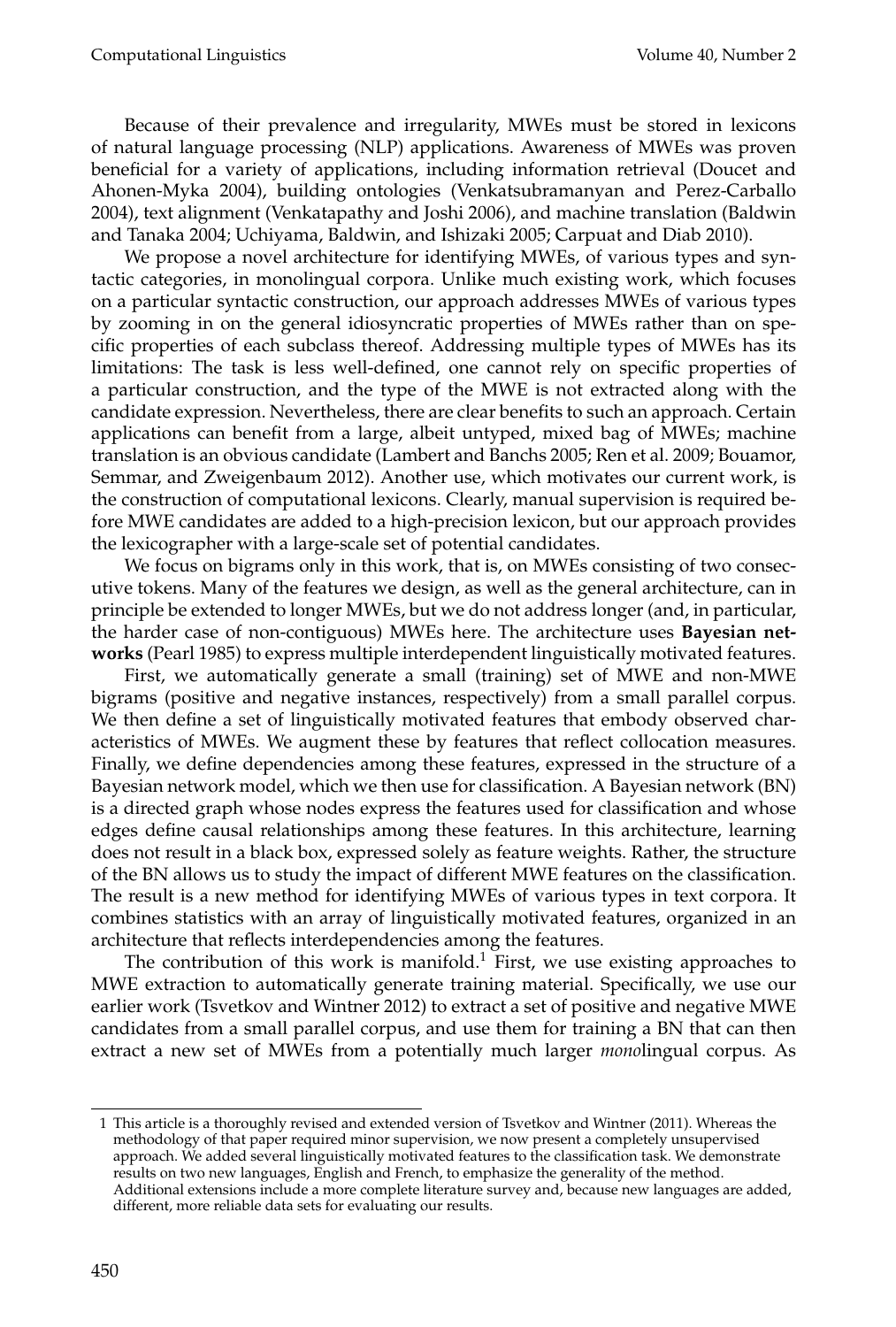a result, our method is completely unsupervised (more precisely, it does not require manual annotation; we do need several language resources, see Section 3.2).

Second, we propose several linguistically motivated features that can be computed from data and that are demonstrably productive for improving the accuracy of MWE identification. These features focus on the expression of linguistic idiosyncrasies of various types, a phenomenon typical of MWEs. Some of these features are commonplace, but others are new, or are implemented in novel ways. In particular, we account for the morphological idiosyncrasy of MWEs using a histogram of the number of inflected forms, in a technique that draws from image processing. We also use frequency histograms to model the semantic contexts of MWEs.

Finally, the methodology we advocate is not language-specific; given relatively few language resources, it can be easily adapted to new languages. We demonstrate the generality of our methodology by applying it to three languages: English, French, and Hebrew. Our evaluation shows that the use of linguistically motivated features results in a reduction of between one quarter and one third of the errors compared with a collocation baseline; organizing the knowledge in a Bayesian network reduces the error rate by an additional 3–9%.

After discussing related work in the next section (borrowing from Tsvetkov and Wintner [2012]), we motivate in Section 3 the methodology we propose, and list the resources needed for implementing it. Section 4 discusses the linguistically motivated features and their implementation; the organization of the Bayesian network is described in Section 5. We explain how we generate training materials in Section 6. Section 7 provides a thorough evaluation of the results. We conclude with suggestions for future research.

#### **2. Related Work**

Early approaches to MWE identification concentrated on their collocational behavior (Church and Hanks 1990). One of the first approaches was implemented as Xtract (Smadja 1993): Here, word pairs that occur with high frequency within a context of five words in a corpus are first collected, and are then ranked and filtered according to contextual considerations, including the parts of speech of their neighbors. Pecina (2008) compares 55 different association measures in ranking German Adj-N and PP-Verb collocation candidates. He shows that combining different collocation measures using standard statistical classification methods improves over using a single collocation measure. Other results (Chang, Danielsson, and Teubert 2002; Villavicencio et al. 2007) suggest that some collocation measures (especially point-wise mutual information and log-likelihood) are superior to others for identifying MWEs.

Co-occurrence measures alone are probably not enough to identify MWEs, and their linguistic properties should be exploited as well (Piao et al. 2005). Hybrid methods that combine word statistics with linguistic information exploit morphological, syntactic, and semantic idiosyncrasies to extract idiomatic MWEs.

Cook, Fazly, and Stevenson (2007), for example, use prior knowledge about the overall syntactic behavior of an idiomatic expression to determine whether an instance of the expression is used literally or idiomatically. They assume that in most cases, idiomatic usages of an expression tend to occur in a small number of canonical forms for that idiom; in contrast, the literal usages of an expression are less syntactically restricted, and are expressed in a greater variety of patterns, involving inflected forms of the constituents.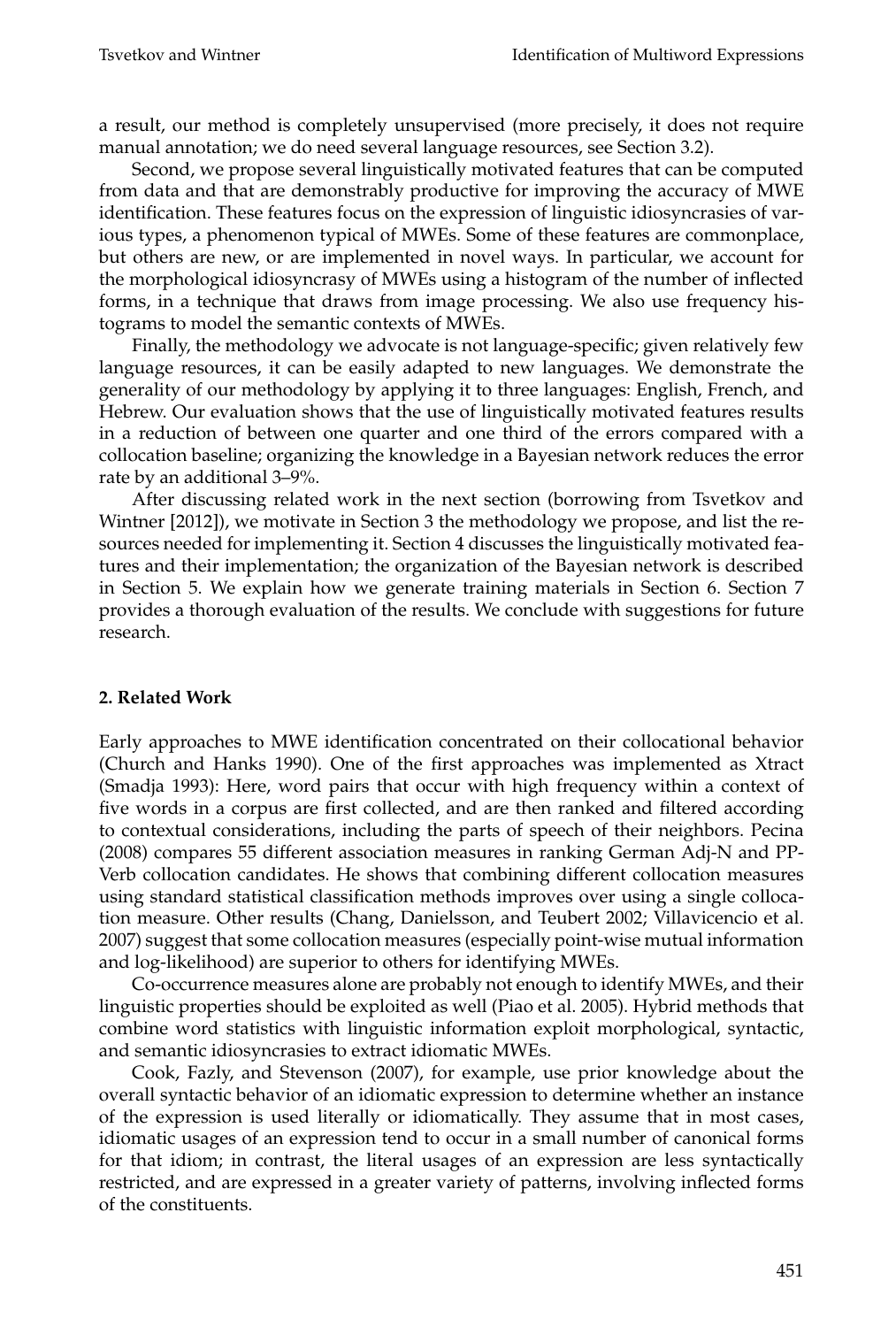Ramisch et al. (2008) evaluate a number of association measures on the task of identifying English verb-particle constructions and German adjective-noun pairs. They show that adding linguistic information (mostly POS and POS-sequence patterns) to the association measure yields a significant improvement in performance over using pure frequency.

Several works address the **lexical fixedness** or **syntactic fixedness** of (certain types of) MWEs in order to extract them from texts. An expression is considered lexically fixed if replacing any of its constituents by a semantically (and syntactically) similar word generally results in an invalid or literal expression. Syntactically fixed expressions prohibit (or restrict) syntactic variation. For example, Van de Cruys and Villada Moiron´ (2007) use lexical fixedness to extract Dutch verb-noun idiomatic combinations (VNICs). Bannard (2007) uses syntactic fixedness to identify English VNICs. Another work uses both the syntactic and the lexical fixedness of VNICs in order to distinguish them from non-idiomatic ones, and eventually to extract them from corpora (Fazly and Stevenson 2006). Recently, Green et al. (2011) use parsing, and in particular Tree Substitution Grammars, for identifying MWEs in French.

Semantic properties of MWEs can be used to distinguish between compositional and non-compositional (idiomatic) expressions. Katz and Giesbrecht (2006) and Baldwin et al. (2003) use Latent Semantic Analysis (LSA) for this purpose. They show that compositional MWEs appear in contexts more similar to their constituents than non-compositional MWEs. For example, the co-occurrence measured by LSA between the expression kick the bucket and the word die is much higher than co-occurrence of this expression and its component words. The disadvantage of this methodology is that to distinguish between idiomatic and non-idiomatic usages of the MWE it relies on the MWE's known idiomatic meaning, and this information is usually not available. In addition, this approach fails when only idiomatic or only literal usages of the MWE are overwhelmingly frequent.

Although these approaches are in line with ours, they require lexical semantic resources (e.g., a database that determines semantic similarity among words) and syntactic resources (parsers) that are unavailable for many languages. Our approach only requires morphological processing and a bilingual dictionary, which are more readily available for several languages. Note also that these approaches target a specific syntactic construction, whereas ours is appropriate for various types of MWEs.

Several properties of Hebrew MWEs are described by Al-Haj (2010); Al-Haj and Wintner (2010) use them in order to construct a support vector machine (SVM) classifier that can distinguish between MWE and non-MWE *noun-noun constructions* in Hebrew. The features of the SVM reflect several morphological and morphosyntactic properties of such constructions. The resulting classifier performs much better than a naive baseline, reducing the error rate by over one third. We rely on some of these insights, as we implement more of the linguistic properties of MWEs. Again, our methodology is not limited to a particular construction: Indeed, we demonstrate that our general methodology, trained on automatically generated, general training data, performs almost as well as the noun-noun-specific approach of Al-Haj and Wintner (2010) on the very same data set (Section 7).

Recently, Tsvetkov and Wintner (2010b, 2012) introduced a general methodology for extracting MWEs from bilingual corpora, and applied it to Hebrew. The results were a highly accurate set of Hebrew MWEs, of various types, along with their English translations. A major limitation of this work is that it can only be used to identify MWEs in the bilingual corpus, and is thus limited in its scope. We use this methodology to extract both positive and negative instances for our training set in the current work;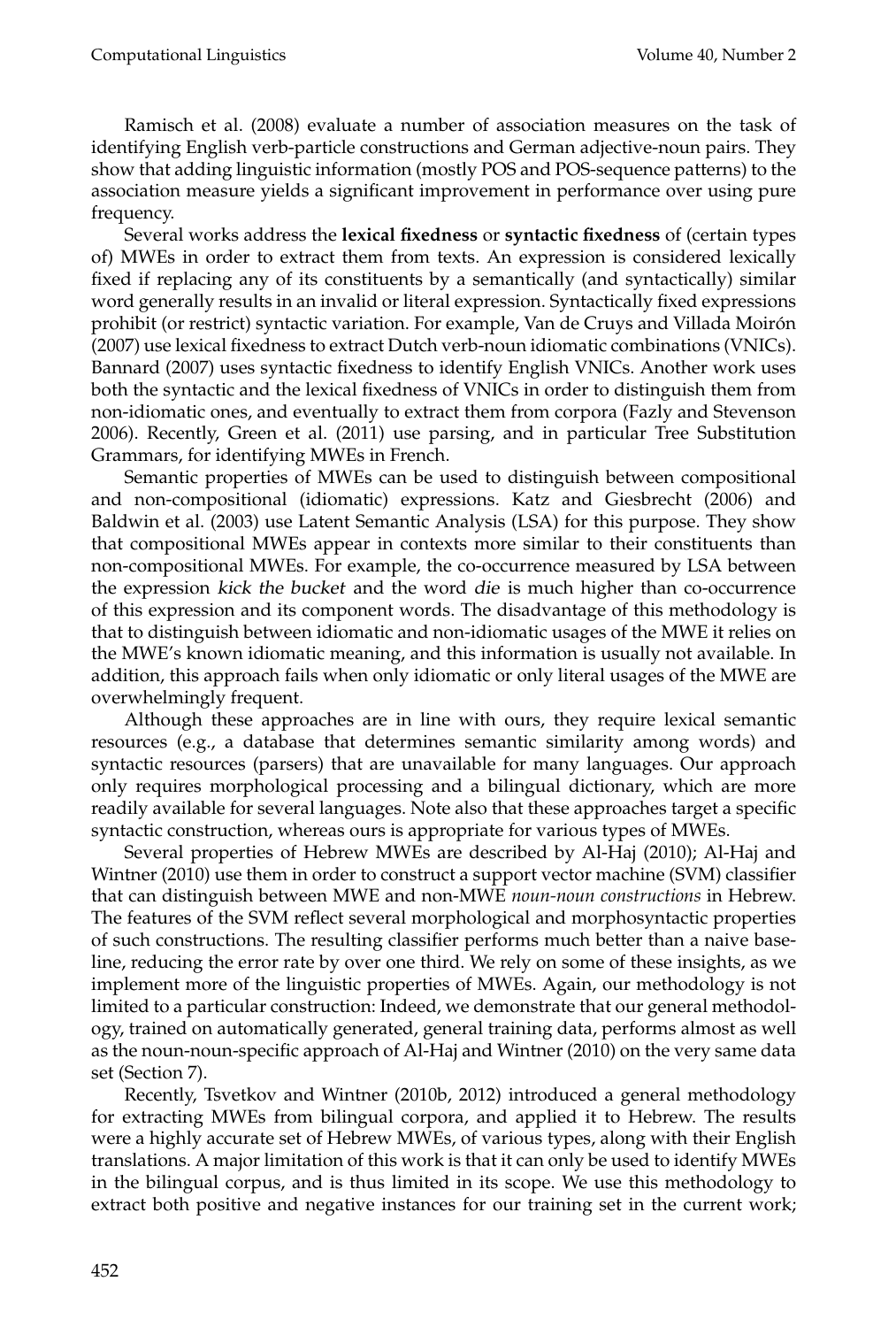but we extrapolate the results much further by extending the method to *mono*lingual corpora, which are typically much larger than bilingual ones.

Probabilistic graphical models are widely used in statistical machine learning in general, and natural language processing in particular (Smith 2011). Bayesian networks are an instance of such models, and have been used for classification in several natural language applications. For example, BNs have been used for POS tagging of unknown words (Peshkin, Pfeffer, and Savova 2003), dependency parsing (Savova and Peshkin 2005), and document classification (Lam, Low, and Ho 1997; Calado et al. 2003; Denoyer and Gallinari 2004). Very recently, Ramisch et al. (2010) used BN for Portuguese MWE identification. The features used for classification were of two kinds: (1) various collocation measures; (2) bigrams aligned together by an automatic word aligner applied to a parallel (Portuguese–English) corpus. A BN was used to combine the predictions of the various features on the test set, but the structure of the network is not described. The combined classifier resulted in a much higher accuracy than any of the two methods alone. However, the use of BN is not central to this work, and its structure does not reflect any insights or intuitions on the structure of the problem domain or on interdependencies among features.

We, too, acknowledge the importance of combining different sources of knowledge in the hard task of MWE identification. In particular, we also believe that collocation measures are highly important for this task, but cannot completely solve the problem: Linguistically motivated features are crucial in order to improve the accuracy of the classifier. In this work we focus on various properties of different types of MWEs, and define general features that may accurately apply to some, but not necessarily all, of them. An architecture of Bayesian networks is optimal for this task: It enables us to define weighted dependencies among features, such that certain features are more significant for identifying some class of MWEs, whereas others are more prominent in identifying other classes (although we never predefine these classes). As we show herein, this architecture results in significant improvements over a more naive combination of features.

#### **3. Methodology**

#### **3.1 Motivation**

The task we address is identification of MWEs, of various types and syntactic constructions, in monolingual corpora. These include proper names, noun phrases, verb-particle pairs, and so forth. We focus on bigrams (MWEs consisting of two consecutive tokens) in this work; the methodology, however, can be extended to longer *n*-grams. Several properties of MWEs make this task challenging: MWEs exhibit idiosyncrasies on a variety of levels, orthographic, morphological, syntactic, and of course semantic. Such a complex task calls for a combination of multiple approaches, and much research indeed suggests "hybrid" approaches to MWE identification (Duan et al. 2009; Hazelbeck and Saito 2010; Ramisch et al. 2010; Weller and Fritzinger 2010). We believe that Bayesian networks provide an optimal architecture for expressing various pieces of knowledge aimed at MWE identification, for the following reasons (noted, e.g., by Heckerman 1995):

 $\bullet$  In contrast to many other classification methods, Bayesian networks can learn (and express) causal relationships between features. This facilitates better understanding of the problem domain.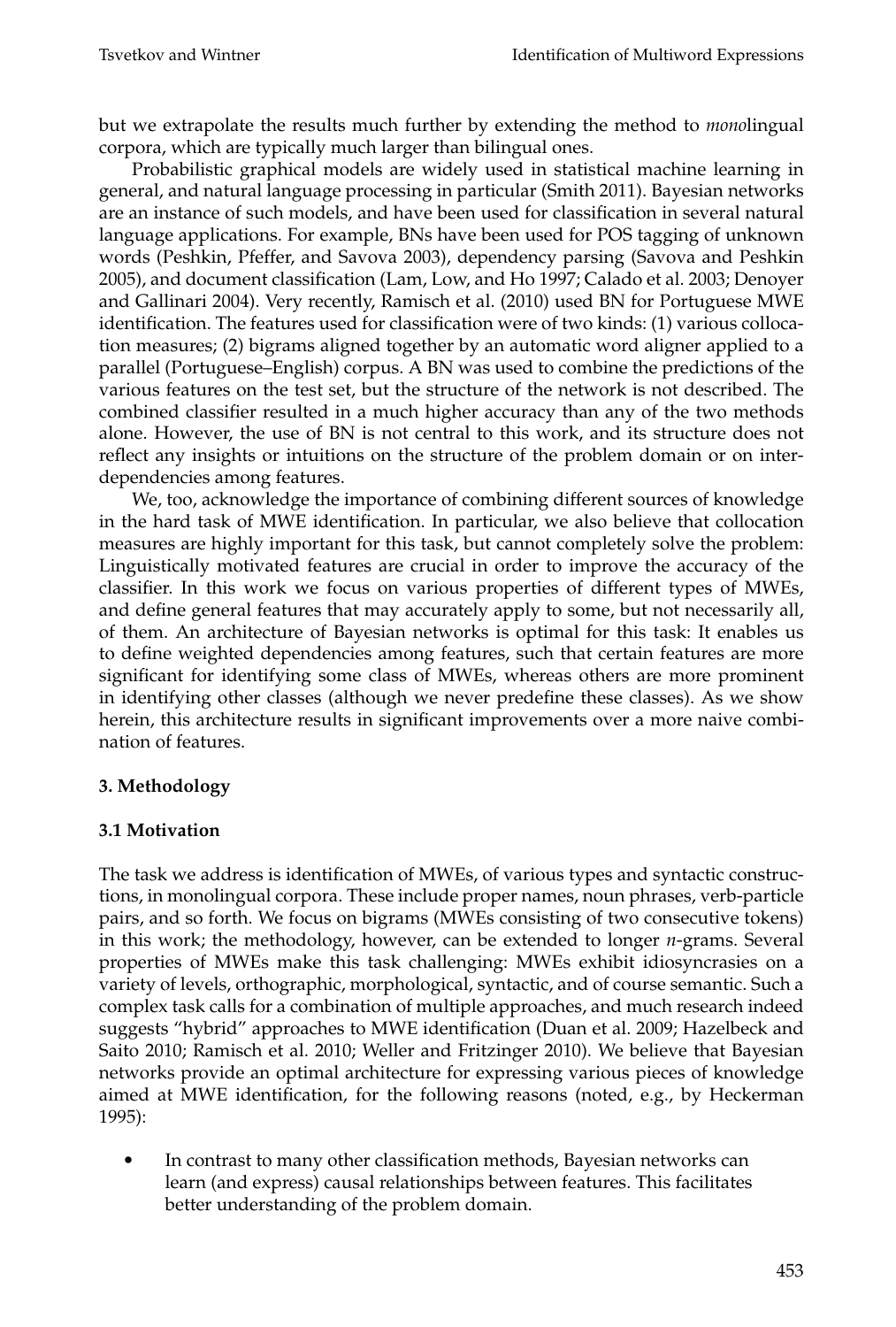- Bayesian networks can encode not only statistical data, but also prior domain knowledge and human intuitions, in the form of interdependencies among features (a possibility that we use here).

Furthermore, we try in this work to leverage the idiosyncrasy of MWEs and use it as a tool for identifying them.

Our definition of MWEs is operational: An expression is considered a MWE if it has to be stored in the lexicon of some NLP application; typically, this is because the expression exhibits some level of idiosyncratic behavior (semantic, syntactic, morphological, orthographic, etc.). In order to properly handle such expressions in downstream applications, the lexicon must store some specific information about the expression. This working definition motivates and drives our methodology: We leverage the idiosyncratic behavior of MWEs and define (Section 4) an array of features that capture and reflect this idiosyncrasy in order to extract MWEs from corpora.

### **3.2 Resources**

Although our approach is in general not language-specific, applying it to any particular language requires several language resources which we specify in this section. In general, we require corpora (both monolingual and bilingual), morphological analyzers or stemmers, part-of-speech taggers, and bilingual dictionaries. No deeper processing is assumed (e.g., no parsers or lexical semantic resources are needed). The method we advocate is thus appropriate for *medium-density* languages (Varga et al. 2005).

To compute the features discussed in Section 4, we need large monolingual corpora. For English and French, we use the  $10<sup>9</sup>$  corpora released for WMT-11 (Callison-Burch et al. 2011); the corpora were syntactically parsed using the Berkeley parser (Petrov and Klein 2007), but we only use the POS tags in this work. For Hebrew, we use a monolingual corpus (Itai and Wintner 2008), which we pre-process as in Tsvetkov and Wintner (2012): We use a morphological analyzer (Itai and Wintner 2008) to segment word forms (separating prefixes and suffixes) and induce POS tags. Summary statistics for each corpus are listed in Table 1.

For some features we need access to the lemma of word tokens. In Hebrew, the MILA morphological analyzer (Itai and Wintner 2008) provides the lemmas, but the parsed corpora we use in English and French do not. We therefore use the DELA dictionaries of English and French, available from LADL as part of the Unitex project (http://www-igm.univ-mlv.fr/~unitex/). The French dictionary lists 683,824 singleword entries corresponding to 102,073 lemmas, and 108,436 multiword entries corresponding to 83,604 MWEs. The English dictionary is smaller, with 296,606 single-word forms corresponding to 150,145 lemmas, and 132,990 multiword entries, corresponding

| <br>Statistics of the monolingual corpora. |             |             |            |  |
|--------------------------------------------|-------------|-------------|------------|--|
|                                            | English     | French      | Hebrew     |  |
| Tokens                                     | 447,073,250 | 522,964,336 | 46,239,285 |  |
| Types                                      | 2,421,181   | 2,416,269   | 188.572    |  |
| Bigram tokens                              | 429,550,149 | 505,441,224 | 45,858,152 |  |
| Bigram types                               | 22,929,768  | 21,428,007  | 5,698,581  |  |

**Table 1**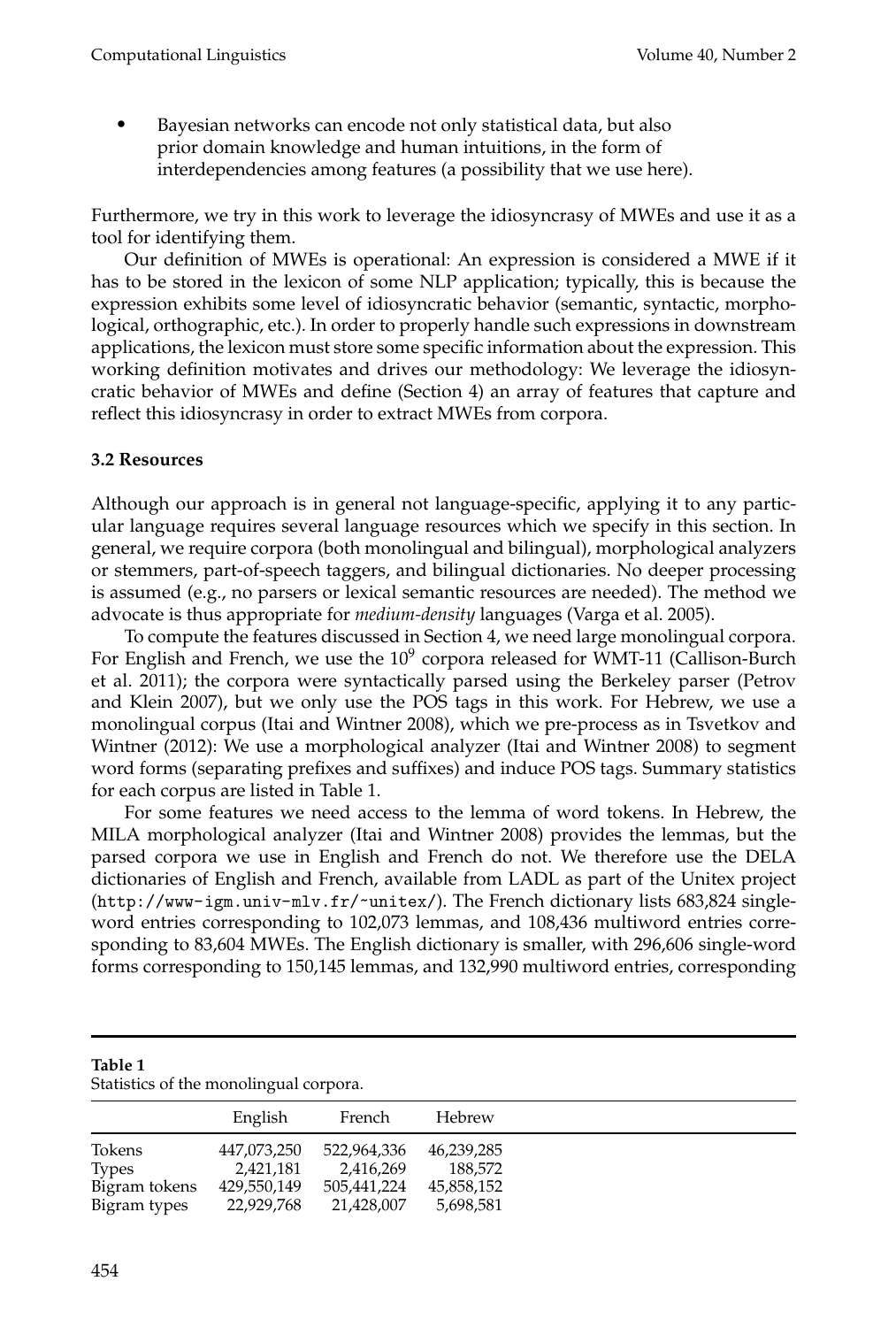|               | English-French |         | English-Hebrew |         |
|---------------|----------------|---------|----------------|---------|
| Sentences     | 30,000         | 30,000  | 19.626         | 19,626  |
| Tokens        | 834,707        | 895,632 | 271,787        | 280,508 |
| <b>Types</b>  | 22,787         | 27,880  | 14.142         | 12.555  |
| Bigram tokens | 804,704        | 865,632 | 252,183        | 280,506 |
| Bigram types  | 218,108        | 225,660 | 128.987        | 149.688 |

## **Table 2**

Statistics of the bilingual corpora.

to 69,912 MWEs. If the corpus surface form is not listed in the dictionary, we use the surface form in lieu of its lemma. The multiword entries of the DELA dictionaries are only used for evaluation.

For some features we also need a bilingual dictionary. For English–Hebrew, we use a small dictionary consisting of 78,313 translation pairs. Some of the entries are collected manually, whereas others are produced automatically (Itai and Wintner 2008; Kirschenbaum and Wintner 2010). For English–French, because we are unable to obtain a good-quality dictionary, we use instead Giza++ (Och and Ney 2000) 1-1 word alignments computed automatically from the entire WMT-11 parallel corpus.

In order to prepare training material automatically (Section 6), we use small bilingual corpora. For English–French, we use a random sample of 30,000 parallel sentences from the WMT-11 corpus. For English-Hebrew, we use the parallel corpus of Tsvetkov and Wintner (2010a). Statistics of the parallel corpora are listed in Table 2.

For evaluation we need lists of MWEs, ideally augmented by lists of non-MWE bigrams. Such lists are notoriously hard to obtain. As a general method of evaluation, we run 10-fold cross-validation evaluation using the training materials (which we generate automatically). Additionally, we use three sets of MWEs for evaluation. First, we extract all the MWE entries from the English WordNet (Miller et al. 1990); we use the WordNet version that is distributed with NLTK (Bird, Klein, and Loper 2009). Second, we use the MWEs listed in the DELA dictionaries of English and French (see above). These sets only include positive examples, of course, so we only report recall results on them. For Hebrew, we use a small set that was used for evaluation in the past (Al-Haj and Wintner 2010; Tsvetkov and Wintner 2012). This is a small annotated corpus, **NN**, of Hebrew noun-noun constructions. The corpus consists of 413 high-frequency bigrams of the same syntactic construction; of those, 178 are tagged as MWEs (in this case, noun compounds) and 235 as non-MWEs. This corpus consolidates the annotation of three annotators: Only instances on which all three agreed were included. Because it includes both positive and negative instances, this corpus facilitates a robust evaluation of precision and recall.

#### **4. Linguistically Motivated Features**

We define several linguistically motivated features that are aimed at capturing some of the unique properties of MWEs. Although many idiosyncratic properties of MWEs have been previously studied, we introduce novel ways to express these properties as computable features that inform a classifier. Note that many of the features we describe in the following are completely language-independent; others are applicable to a wide range of languages, whereas few are specific to morphologically rich languages, and can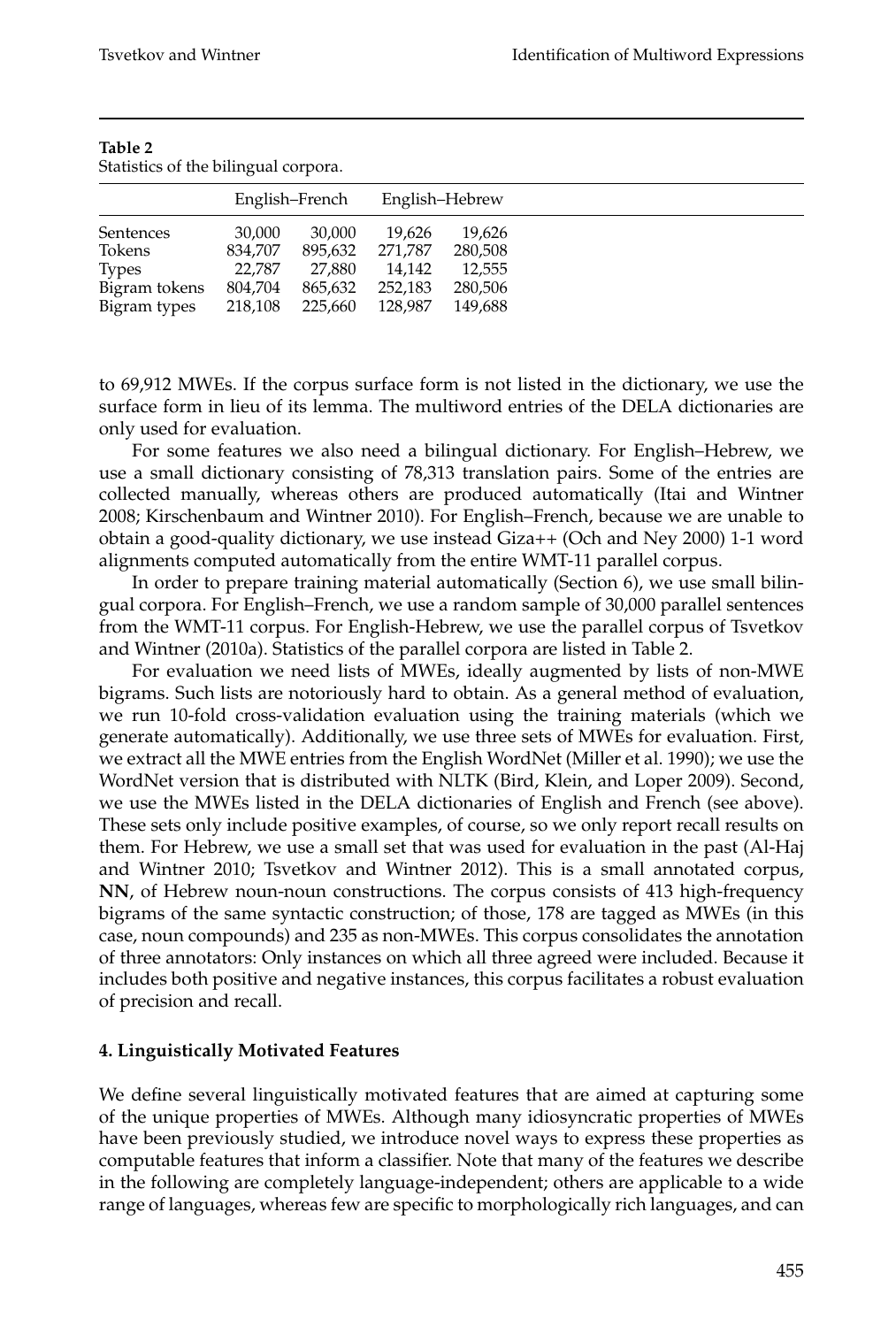be exhibited in different ways in different languages. We provide examples in English, French, and Hebrew, drawn from the resources listed in Section 3.2. The methodology we advocate, however, is completely general.

A common theme for all these features is *idiosyncracy*: They are all aimed at locating some linguistic property on which MWEs may differ from non-MWEs. We begin by detailing these properties, along with the features that we define to reflect them. In all cases, the feature is applied to a **candidate MWE**, defined here as a bigram of tokens (all possible bigrams are potential candidates). The features are computed from the large monolingual corpora described in Section 3.2. In order for a feature to fire, at least five instances of the candidate MWE have to be present in the corpus.

*Orthographic variation.* Sometimes, MWEs are written with hyphens instead of intertoken spaces. Examples include Hebrew<sup>2</sup> xd-cddi (one sided) 'unilateral', English elephant-bird, and French aide-soignant (help carer) 'caregiver'. Of course, this feature is only relevant for languages that use the hyphen in this way.

We define a binary feature, HYPHEN, whose value is 1 iff the corpus includes instances of the candidate MWE in which the hyphen character connects the two tokens of the bigram.

*Capitalization.* MWEs are often named entities, and in languages such as English and French a large number of MWEs involve words whose first letter is capital. We therefore define a feature, CAPS, whose value is a binary vector with 1 in the *i*-th place iff the *i*-th word of the MWE candidate is capitalized.<sup>3</sup> For example, the White House will have the value  $(0, 1, 1)$ . This feature is of course irrelevant for languages that do not use capitalization.

*Fossil words.* MWEs sometimes include constituents that have no usage outside the particular expression. Examples include Hebrew *ird lTmiwn* (went-down to-treasury) 'was lost', French night club, and English hocus pocus; as far as we know, this is a rather universal property.

We define a feature, FOSSIL, whose value is a binary vector with 1 in the *i*-th place iff the *i*-th word of the candidate only occurs in this particular bigram; the other words of the candidate expression can be morphological variants of each other, but must share the same lemma. For example, the value of FOSSIL for hocus pocus is  $\langle 1, 1 \rangle$ , whereas for French night club it is  $\langle 1, 0 \rangle$ . In order to filter out potential typos, candidates must occur at least five times in the corpus in order for this feature to fire.

*Frozen form.* MWE constituents sometimes occur in one fixed, frozen form, where the language's morphology licenses also other forms. For example, spill the beans does not license spill the bean, although bean is a valid form. Similarly, Hebrew bit xwlim (house-of sick-people) 'hospital' requires that the noun xwlim be in the plural; the variant bit xwlh (house-of sick-person) 'a sick person's house' only has the literal meaning. This feature is of use for languages that are not isolating.

<sup>2</sup> To facilitate readability we use a transliteration of Hebrew using Roman characters; the letters used, in Hebrew lexicographic order, are *abgdhwzxTiklmnsypcqršt*.

<sup>3</sup> Here and in subsequent examples we do not assume that the length of an MWE is limited to 2. In the present work, however, the vector is of length exactly 2.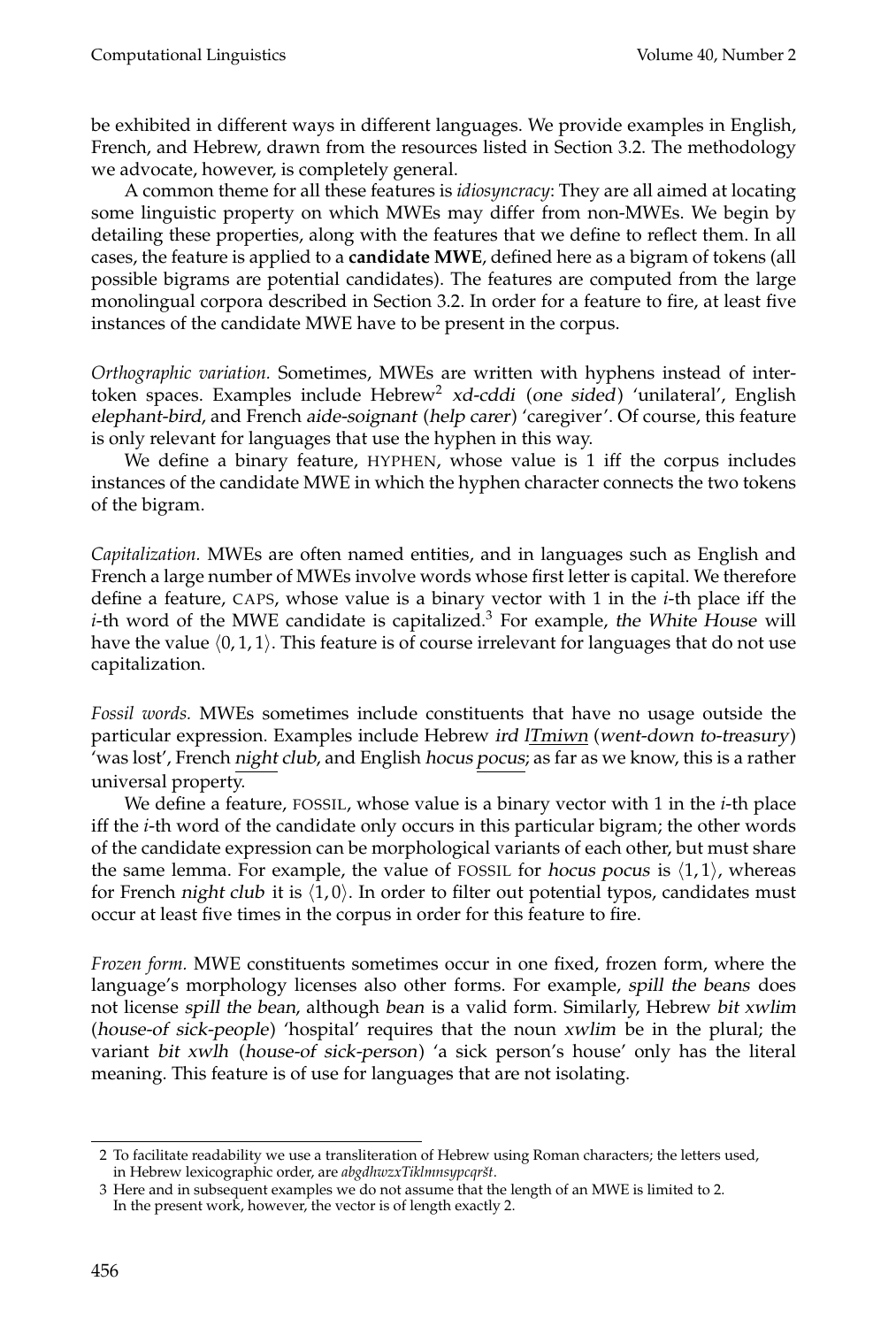We define a feature, FROZEN, whose value is a binary vector with 1 in the *i*-th place iff the *i*-th word of the candidate never inflects in the context of this expression. For example, the value of FROZEN for spill the beans is  $(0, 1, 1)$ , and for Hebrew bit xwlim (house-of sick-people) 'hospital' it is  $(0, 1)$ .

*Partial morphological inflection.* In some cases, MWE constituents undergo a (strict but non-empty) subset of the full inflections that they would undergo in isolation. For example, the Hebrew bit mspT (house-of law) 'court' occurs in the following inflected forms: bit hmšpT 'the court' (75%); bit mšpT 'a court' (15%); bti hmšpT 'the courts' (8%); and bti mšpT 'courts' (2%). Crucially, forms in which the second word, mšpT 'law,' is in the plural are altogether missing. Our assumption is that the inflection histograms of non-MWEs are more uniform than the histograms of MWEs, in which some inflections may be more frequent and others may be altogether missing. Of course, restrictions on the histogram may stem from the part of speech of the expression; such constraints are captured by dependencies in the BN structure.

We capture this property, which is again relevant for all non-isolating languages, with a technique that has been proven useful in the area of image processing (Jain 1989, Section 7.3). We compute a histogram of the distribution in the corpus of all the possible surface forms of each MWE candidate. Such histograms can compactly represent distributional information on morphological behavior, in the same way that histograms of the distribution of gray levels in a picture are used to represent the picture itself. For example, the histogram corresponding to bit mšpT (house-of law) 'court' would be

#### $\langle$ (bit hmšpT, 0.75), (bit mšpT, 0.15), (bti hmšpT, 0.08), (bti mšpT, 0.02) $\rangle$

Because each MWE is idiosyncratic in its own way, we do not expect the histograms of MWEs to have some specific pattern, except non-uniformity. We therefore sort the columns of each histogram, thereby losing information pertaining to the specific inflections, and retaining only information about the idiosyncrasy of the histogram. For the example given, the obtained histogram is  $(75, 15, 8, 2)$ . In contrast, the non-MWE txwm  $m\ddot{s}pT$  (domain-of law) 'domain of the law', which is syntactically identical, occurs in nine different inflected forms, and its sorted histogram is  $\langle 59, 14, 7, 7, 5, 2, 2, 2, 2 \rangle$ . The longer "tail" of the histogram is typical of compositional expressions.

Off-line, we compute the average histogram for positive and negative examples: The average histogram of MWEs is shorter and less uniform than the average histogram of non-MWEs. We define a binary feature, HIST, that determines whether the histogram of the candidate is closer, in terms of  $L_1$  (Manhattan) distance, to the average histogram of positive or of negative examples.

In our corpora, the average histogram of English positive examples has exactly four elements: 93.62, 5.86, 0.45, and 0.05. This shows a clear tendency (93.62%) of English MWEs to occur in a single form only; and it also implies that *no* English MWE occurs in more than four variants. The English negative instances, in contrast, have a much longer histogram (12 elements); the first element is 85.83, much lower than the dominating element of the positive examples. In French, which is morphologically much richer, the number of elements in the average histogram of positive examples is 32 (the dominating elements are 90.8, 6.9, 1.1, 0.4), whereas the number of elements in the average histogram of negative examples is 92 (dominated by 75.6, 14.5, 3.9, 2.0).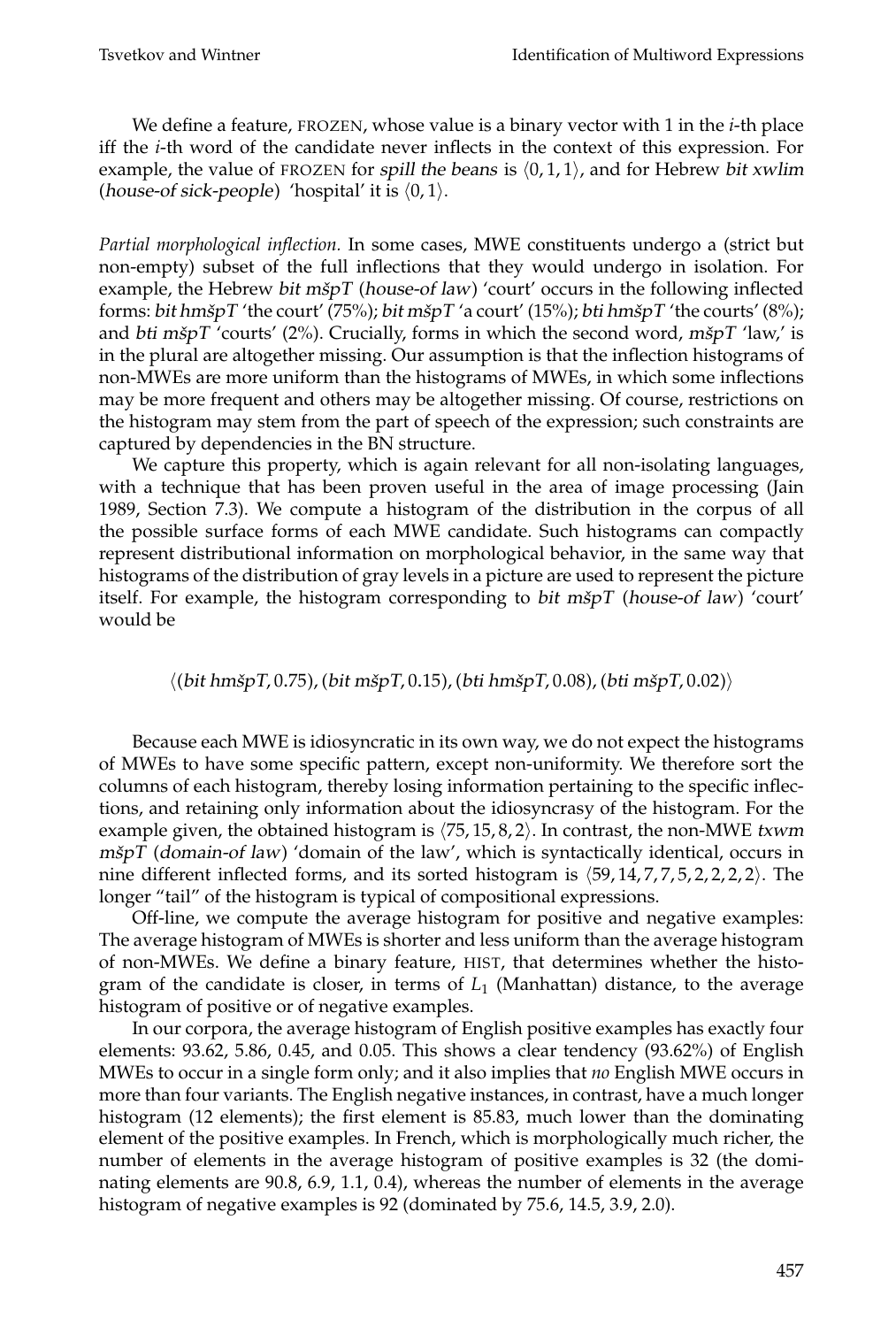*Context.* We hypothesize that MWEs tend to constrain their (semantic) context more strongly than non-MWEs. We expect words that occur immediately after MWEs to vary less freely than words that immediately follow other expressions. One motivation for this hypothesis is the observation that MWEs tend to be less polysemous than free combinations of words, thereby limiting the possible semantic context in which they can occur. This seems to us to be a universal property.

We define a feature, CONTEXT, as follows. We first compute a histogram of the frequencies of words following each candidate MWE. We trim the tail of the histogram by removing words whose frequency is lower than 0.1% (the expectation is that non-MWEs would have a much longer tail). Off-line, we compute the same histograms for positive and negative examples and average them as before. The value of CONTEXT is 1 iff the histogram of the candidate is closer (in terms of  $L_1$  distance) to the positive average.

For example, the histogram of Hebrew bit mspT 'court' includes 15 values, dominated by bit mšpT yliwn 'supreme court' (20%) and bit mšpT mxwzi 'district court' (13%), followed by contexts whose frequency ranges between 5% and 0.6%. In contrast, the non-MWE txwm mspT 'domain-of law' has a much shorter histogram, namely (12, 11, 6): Over 70% of the words following this expression occur with frequency lower than 0.1% and are hence in the trimmed tail.

*Syntactic diversity.* MWEs can belong to various part of speech categories. We define as feature, POS, the category of the candidate, with values obtained by selecting frequent tuples of POS tags. For example, English heart attack is Noun-Noun, dark blue is Adj-Adj, Al Capone is PropN-PropN; French chant funèbre (song funeral) 'dirge' is Noun-Adj, en bas (in low) 'down' is Prep-Adj; Hebrew rkbt hrim (train-of mountains) 'roller-coaster' is Noun-Noun, and so forth.

*Translational equivalents.* Because MWEs are often idiomatic, they tend to be translated in a non-literal way, sometimes to a single word. We use a bilingual dictionary to generate word-by-word translations of candidate MWEs from Hebrew to English, and check the number of occurrences of the English literal translation in a large English corpus. For French–English, we check whether the literal translation occurs in the Giza++ (Och and Ney 2000) alignment results (we use *grow-diag-final-and* for symmetrization in this case, to improve the precision). Due to differences in word order between the two languages, we create two variants for each translation, corresponding to both possible orders. We expect non-MWEs to have some literal translational equivalent (possibly with frequency that correlates with their frequency in the source language), whereas for MWEs we expect no (or few) literal translations. For example, consider Hebrew sprwt iph (literature pretty) 'belles lettres'. Literal translation of the expression to English yields literature pretty and pretty literature; we expect these phrases to occur rarely in an English corpus. In contrast, the compositional tmwnh iph (picture pretty) 'pretty picture' is much more likely to occur literally in English.

We define a binary feature, TRANS, whose value is 1 iff some literal translation of the candidate occurs more than five times in the corpus. Although this feature is not language-specific, we assume that it should work best for pairs of rather distinct languages.

*Collocation.* As a baseline, statistical association measure, we use pointwise mutual information (PMI). We define a binary feature, PMI, with two values, *low* and *high*,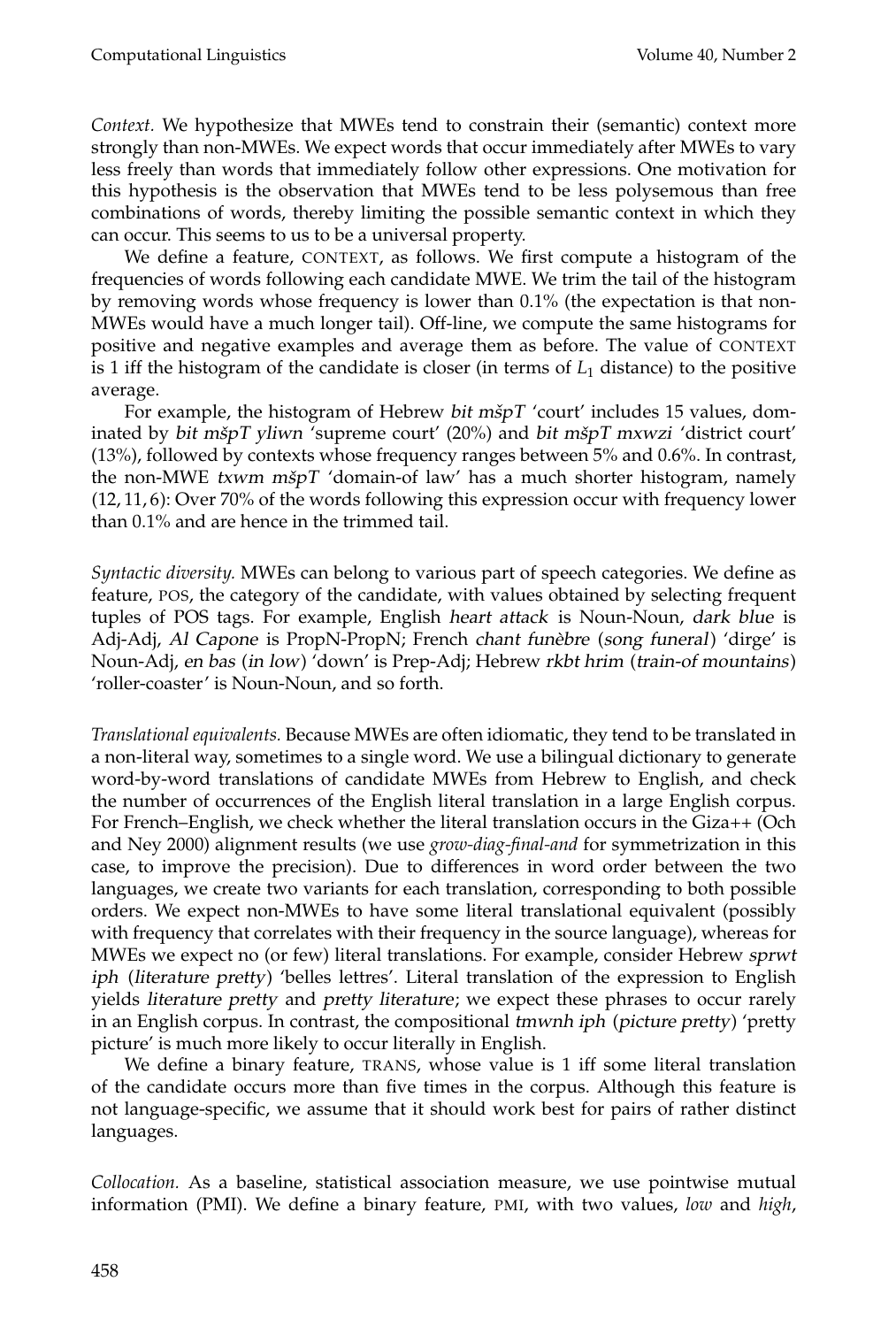

**Figure 1** The Bayesian network for MWE identification.

reflecting an experimentally determined threshold. Clearly, other association measures (as well as combinations of more than one) could be used (Pecina 2005).

### **5. Feature Interdependencies Expressed as a Bayesian Network**

A Bayesian network (Jensen and Nielsen 2007) is organized as a directed acyclic graph whose nodes are random variables and whose edges represent interdependencies among those variables. We use a particular view of BN, known as **causal** networks, in which directed edges lead to a variable from each of its direct *causes*. <sup>4</sup> This facilitates the expression of domain knowledge (and intuitions, beliefs, etc.) as structural properties of the network. We use the BN as a classification device: Training amounts to computing the joint probability distribution of the training set, and classification maximizes the posterior probability of the particular node (variable) being queried.

For MWE identification we define a BN whose nodes correspond to the features described in Section 4. In addition, we define a node, MWE, for the complete classification task. Over these nodes we impose the structure depicted graphically in Figure 1. This structure, which we motivate below, is *manually* defined: It reflects our understanding of the problem domain and is a result of our linguistic intuition. That said, it can of course be modified in various ways, and, in particular, new nodes can be easily added to reflect additional features.

All nodes depend on MWE, as all are affected by whether or not the candidate is an MWE. The POS of an expression influences its morphological inflection, hence the edges from POS to HIST and to FROZEN. For example, Hebrew noun-noun constructions allow their constituents to undergo the full inflectional paradigm, but when such a construction is a MWE, inflection is severely constrained (Al-Haj and Wintner 2010);

<sup>4</sup> The direction of edges is from the target to the observable; this is compatible with the use of BNs in latent-variable generative models.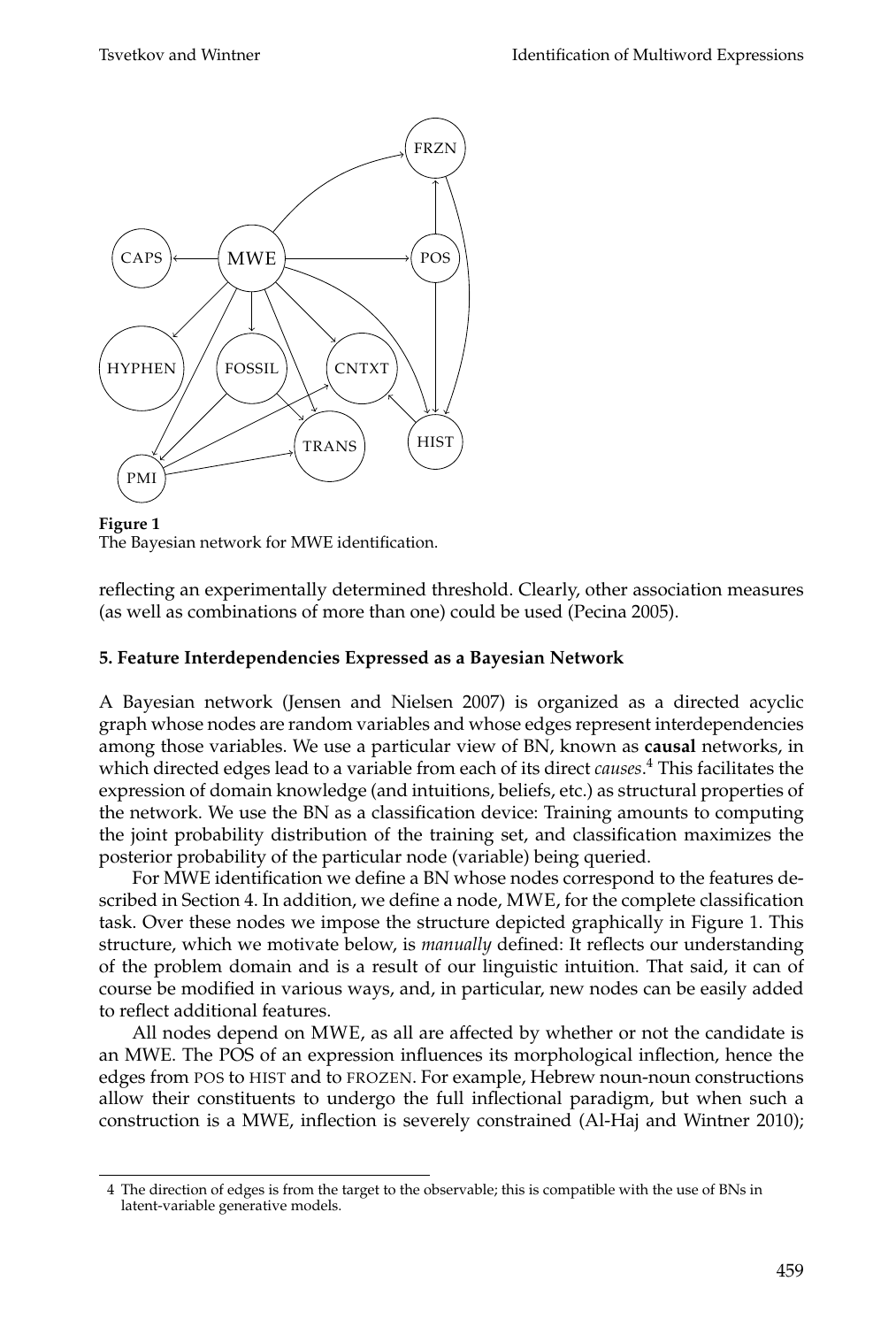similarly, when one of the constituents of a MWE is a conjunction, the entire expression is very likely to be frozen, as in English by and large and more or less.

Fossil words clearly affect all statistical metrics, hence the edge from FOSSIL to PMI. They also affect the existence of literal translations, because if a word is not in the lexicon, it does not have a translation, hence the edge from FOSSIL to TRANS. Also, we assume that there is a correlation between the frequency (and PMI) of a candidate and whether or not a literal translation of the expression exists, hence the edge from PMI to TRANS. The edges from PMI and HIST to CONTEXT are justified by the correlation between the frequency and variability of an expression and the variability of the context in which it occurs.

Clearly, the process of determining the structure of the graph, and in particular the direction of some of the edges, is somewhat arbitrary. Having said that, it does give the designer of the system a clear and explicit way of expressing linguistically motivated intuitions about dependencies among features.

Once the structure of the network is established, the conditional probabilities of each dependency have to be determined. We compute the conditional probability tables from our training data (see Section 6) using Weka (Hall et al. 2009), and obtain values for *P*(*X* | *X*<sub>1</sub>, ..., *X*<sub>k</sub>) for each variable *X* and all variables *X*<sub>i</sub>,  $1 \le i \le k$  (parents of *X*), such that the graph includes an edge from *Xi* to *X*. We then use the network for classification by maximizing *P*(*Xmwe* | *X*1, ... , *Xk* ), where *Xmwe* corresponds to the node MWE, and  $X_1, \ldots, X_k$  are the variables corresponding to all *other* nodes in the network. According to Bayes rule, we have

$$
P(X_{mwe} | X_1, \dots, X_k) \propto P(X_1, \dots, X_k | X_{mwe}) \times P(X_{mwe})
$$

We define the prior, *P*(*Xmwe*), to be 0.41: This is the percentage of MWEs in WordNet 1.7 (Fellbaum 1998). This figure is of course rather arbitrary, but several studies indicate that the percentage of MWEs in the (mental) lexicon is approximately one half (Jackendoff 1997; Erman and Warren 2000; Sag et al. 2002). Post factum, we experimented with various other values for this parameter. We chose values between 0.3 and 0.55, in increments of 0.05, and computed the F-score of the system on the task of extracting English MWEs (see Section 7). As Table 3 shows, the differences are small (and *not* statistically significant), meaning that the accuracy of the system seems to be rather robust to the actual value of the prior. Given a small tuning set, it should be possible to optimize the choice of the prior more systematically.

The conditional probabilities  $P(X_1, \ldots, X_k | X_{mwe})$  are determined by Weka from the conditional probability tables:

$$
P(X_1,\ldots,X_k \mid X_{mwe}) = \Pi_{i=1}^k P(X_i \mid \mathbf{pa}_i)
$$

where *k* is the number of nodes in the BN (other than  $X_{\text{mvve}}$ ) and  $\mathbf{pa}_i$  is the set of parents of  $X_i$ .

| Table 3                                          |  |
|--------------------------------------------------|--|
| F-score as a function of the value of the prior. |  |

| $P(X_{m\text{true}})$ 0.3 0.35 0.4 0.41 0.45 0.5 0.55   |  |  |  |  |
|---------------------------------------------------------|--|--|--|--|
| <b>F-score</b> 0.848 0.84 0.833 0.835 0.831 0.836 0.843 |  |  |  |  |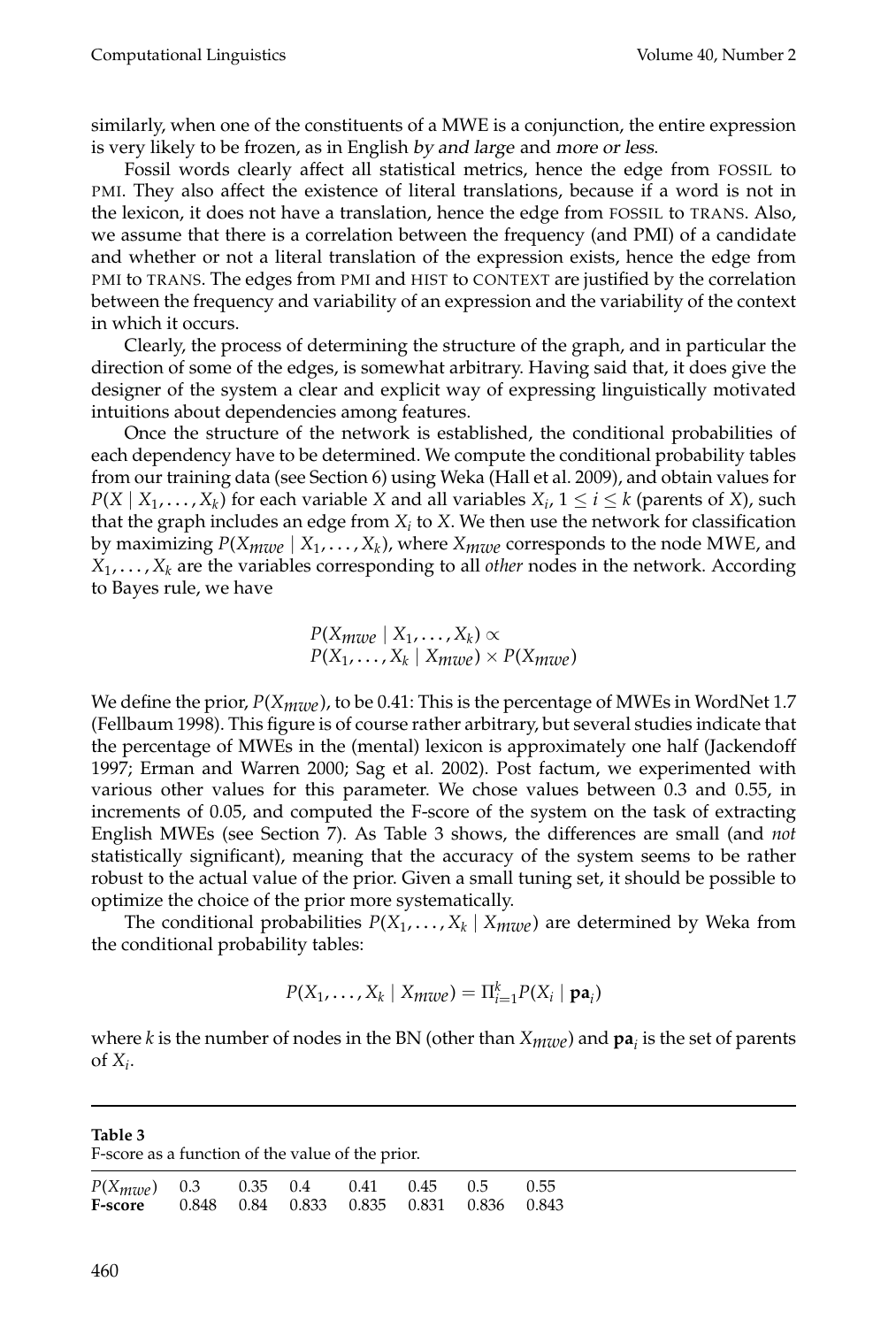Hebrew 350 504 854

| Table 4<br>Sizes of the training sets. |                |                   |                |  |  |
|----------------------------------------|----------------|-------------------|----------------|--|--|
|                                        |                | MWE non-MWE Total |                |  |  |
| English<br>French                      | 1,381<br>1.445 | 2,004<br>2.089    | 3,385<br>3.534 |  |  |

#### **6. Automatic Generation of Training Data**

For training we need samples of positive and negative instances of MWEs, each associated with a vector of the values of all features discussed in Section 4. We generate this training material automatically, using the small bilingual corpora described in Section 3.2. Each parallel corpus is first word-aligned with IBM Model 4 (Brown et al. 1993), implemented in Giza++ (Och and Ney 2003); we use *union* for symmetrization here, to improve the recall. Then, we apply the (completely unsupervised) algorithm of Tsvetkov and Wintner (2012), which extracts MWE candidates from the aligned corpus and re-ranks them using statistics computed from a large monolingual corpus.

The core idea behind this algorithm is that MWEs tend to be translated in nonliteral ways; in a parallel corpus, words that are 1:1 aligned typically indicate literal translations and are hence unlikely constituents of MWEs. The algorithm hence focuses on *misalignments*: It trusts the quality of 1:1 alignments (which are further verified with a bilingual dictionary) and searches for MWEs exactly in the areas that word alignment *failed* to properly align, not relying on the alignment in these cases. Specifically, the algorithm views all words that are not included in 1:1 alignments as potential areas in which to search for MWEs, independently of how these words were aligned by the word-aligner. Then, it uses statistics computed from a large *monolingual* corpus to rank the MWE candidates; specifically, we use the PMI score of candidates based on counts from the monolingual corpora. Finally, the algorithm extracts maximally long sequences of words from the unaligned parallel phrases, in which each bigram has a PMI score above some threshold (determined experimentally). All bigrams in those sequences are considered MWEs. See Tsvetkov and Wintner (2012) for more details.

The set of MWEs that is determined in this way constitutes the positive examples in the training set. For negative examples, we use two sets of bigrams: Those that *are* 1:1 aligned and have high PMI; and those that are misaligned but have low PMI. To decide how many negative examples to generate, we rely on the ratio between MWE and non-MWE entries in WordNet, as mentioned above:  $P(X_{mwe}) = 0.41$ . We thus select from the negative set approximately 50% more negative examples than positive ones, such that the ratio between the sizes of the sets is 0.41 : 0.59. The sizes of the resulting training sets are listed in Table 4.

#### **7. Results and Evaluation**

We use the training data described in Section 6 for training and evaluation: We perform 10-fold cross validation experiments, reporting accuracy and (balanced) F-score in three set-ups: One (SVM) in which we train an SVM classifier<sup>5</sup> with the features described

<sup>5</sup> We use Weka SMO with the PolyKernel set-up; experimentation with several other kernels yielded worse results.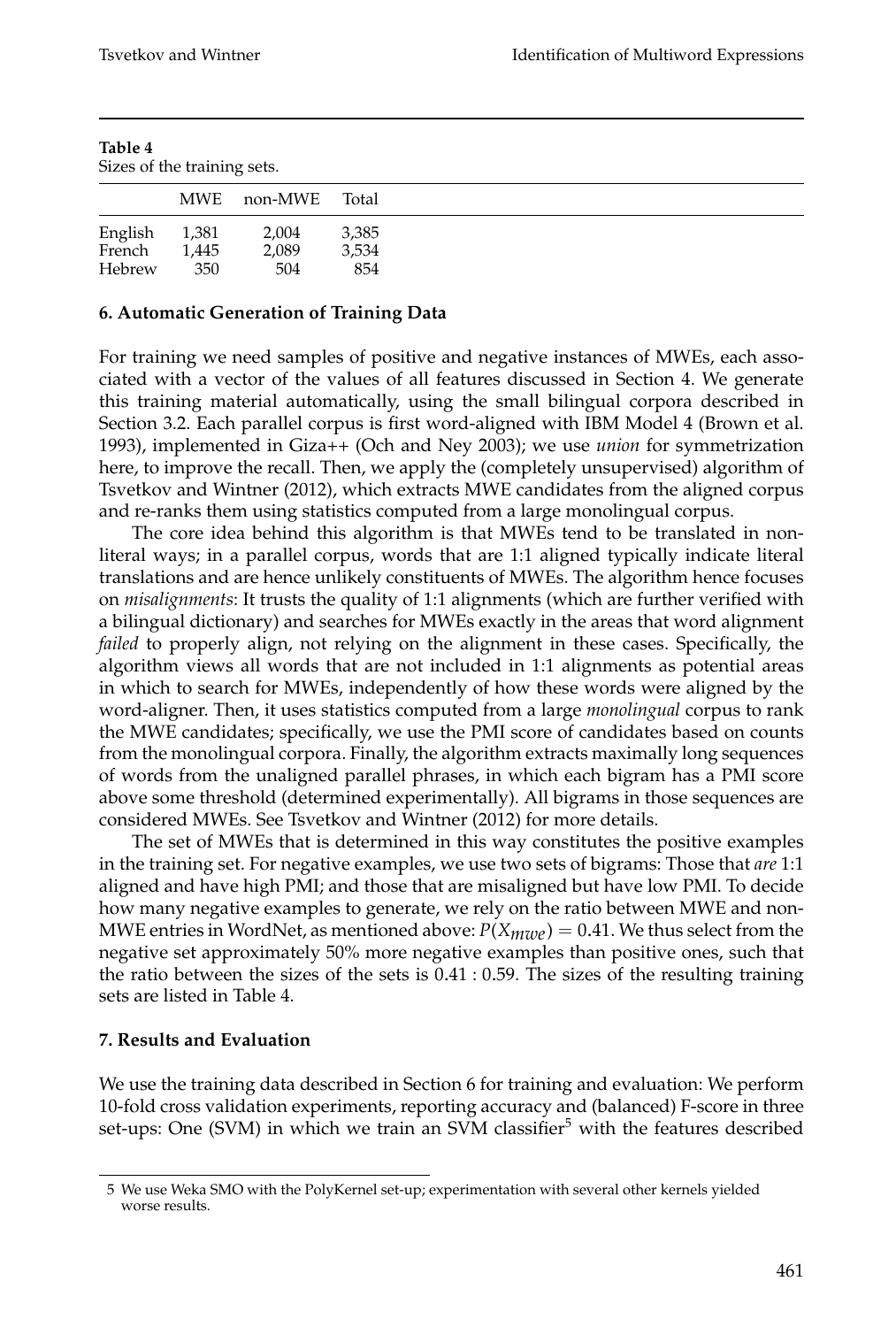|            | Hebrew |      | French                                                          |       | English |         |
|------------|--------|------|-----------------------------------------------------------------|-------|---------|---------|
|            |        |      | Accuracy $(\%)$ F-score Accuracy $(\%)$ F-score Accuracy $(\%)$ |       |         | F-score |
| PMI        | 66.98  | 0.67 | 70.88                                                           | 0.762 | 74.15   | 0.737   |
| BN-auto    | 71.19  | 0.71 | 77.45                                                           | 0.775 | 82.16   | 0.822   |
| <b>SVM</b> | 74.59  | 0.75 | 78.38                                                           | 0.736 | 82.95   | 0.828   |
| BN         | 76.82  | 0.77 | 79.04                                                           | 0.778 | 83.52   | 0.835   |

#### **Table 5** 10-fold cross validation evaluation results.

in Section 4; one (BN-auto) in which we train a Bayesian network with these features, but let Weka determine its structure (using the K2 algorithm); and one (BN) in which we train a Bayesian network whose structure reflects manually crafted linguistically motivated knowledge, as depicted in Figure 1. The results are listed in Table 5; they are compared with a PMI baseline, obtained by defining a Bayesian network with only two nodes, MWE and PMI.

The linguistically motivated features defined in Section 4 are clearly helpful in the classification task: The accuracy of an SVM, informed by these features, is close to 75% for Hebrew, over 78% for French, and as high as 83% for English, reducing the error rate of the PMI baseline by 23% (Hebrew) to 34% (English). The contribution of the BN is also highly significant, reducing 3–9% more errors (with respect to the errors made by the SVM classifier).<sup>6</sup> In total, the best method, **BN**, reduces the error rate of the PMIbased classifier by one third. Interestingly, a BN whose structure does not reflect prior knowledge, but is rather learned automatically, performs worse than these two methods (but still much better than relying on PMI alone).<sup>7</sup> It is the combination of linguistically motivated features with feature interdependencies reflecting domain knowledge that contribute to the best performance.

We did not investigate the contribution of each of the features to the classification task. However, we did analyze the weights assigned by the SVM classifier to specific features. Unsurprisingly, the most distinctive feature is PMI. Among the POS features, the strongest feature is *VB NNS*, an indication of a negative instance. Capitalization is also unsurprisingly a very strong feature. We leave a more systematic analysis of the contribution of each feature to future work.

To further assess the quality of the results, we performed a human evaluation on the English data set. We first produced the results in the BN set-up, and then sorted both the (predicted) positive and the (predicted) negative instances by their PMI. We randomly picked 100 instances of both lists, at the same positions in the ranked lists, to constitute an evaluation set. We asked three English-speaking annotators to determine whether the 200 expressions were indeed MWEs. The annotation guidelines are given in Appendix A. Comparing the three annotators' labels, we found out that they agreed on 141 of the 200 (70.5%). This should probably be taken as an upper bound for the task.

<sup>6</sup> The improvement of both BN and SVM over the baseline is highly significant statistically (sign test,  $p < 0.01$  in all three cases); the improvement of BN over SVM is significant for English ( $p < 0.01$ ) but not for French.

<sup>7</sup> We are not sure why this is the case. One possible explanation is that our training set contains noisy examples, and as the BN-auto classifier learns the dependencies from noisy data, it performs worse than the SVM classifier. Another possible explanation is that it attempts to learn more dependencies, thereby increasing the parameter space of the model.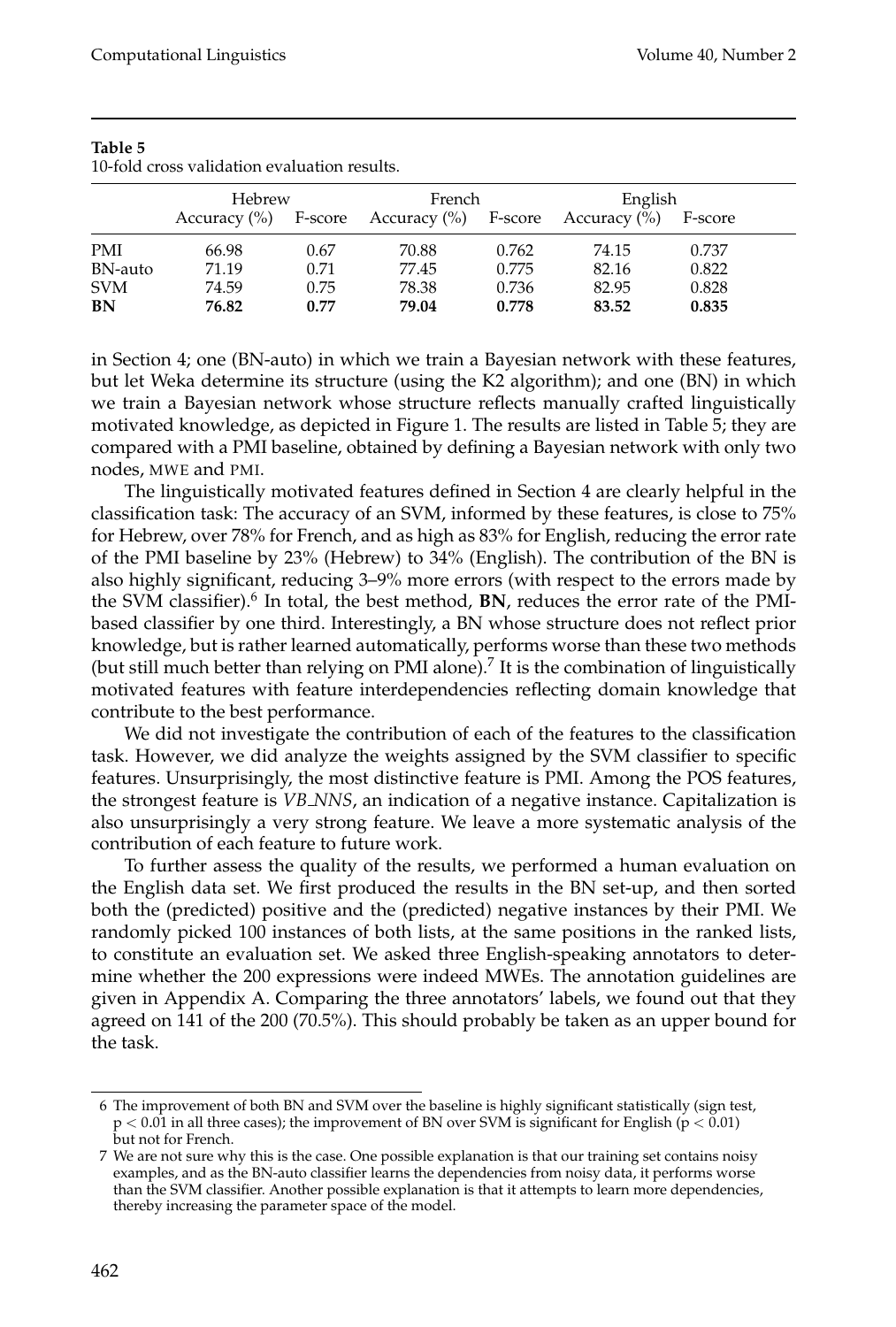We then computed the majority label and compared it with our predicted label. Exactly 142 of the predicted labels were annotated as correct; that's an accuracy of 71%. Of the 141 instances that the three annotators agreed on, our results predict the correct label for 112 instances (79.4%). We take these figures as a strong indication of the accuracy of the results.

As an additional evaluation measure, we use the sets of bigrams in the English WordNet, and the bigram MWEs in the DELA dictionaries of English and French (Section 3.2). Because we only have positive instances in these evaluation sets, we can only report recall. We therefore use the Bayesian network classifier to extract MWEs from the large monolingual corpora discussed in Section 3.2. For each evaluation set (WordNet, DELA English, and DELA French), we divide the number of bigrams in the set that are classified as MWEs by the size of the intersection of the evaluation set with the monolingual corpus. In other words, we exclude from the evaluation those MWEs in the evaluation set that never occur in our corpora. The results are listed in Table 6.

As examples of correctly identified MWEs, consider English advisory board, air cargo, adoption agency, air ticket, crude oil, and so on, and French accord international 'international agreement', acte final 'final act', banque centrale 'central bank', ce soir 'tonight', and so forth, all taken from the DELA dictionaries. The relatively low recall of our method on these dictionaries is to a large extent due to a very liberal definition of MWEs that the dictionaries use. Many entries that are listed as MWEs are actually highly compositional, and hence our method fails to identify them. DELA entries that are *not* identified by our classifier include examples such as English abnormal behavior, absolute necessity, academic research, and so on. The French DELA dictionary is especially extensive, with examples such as action sociale, action antitumorale, action associative, action caritative, action collective, action commerciale, action communautaire, and many more, all listed as MWEs. Our system only recognizes the first of these.

The WordNet results are obviously much better. Correctly identified MWEs include ad hoc, outer space, web site, inter alia, road map, and so forth. WordNet MWEs that our system failed to identify include has been, as well, in this, <sup>a</sup> few, set up, and so on. A more involved error analysis is required in order to propose potential directions for improvement on this set.

As a further demonstration of the utility of our approach, we evaluate the algorithm on the set **NN** of Hebrew noun-noun constructions described in Section 3.2. We train a Bayesian network on the training set described in Section 6 and use it to classify the set **NN**. We compare the results of this classifier with a PMI baseline, and also with the classification results reported by Al-Haj and Wintner (2010); the latter reflects 10 fold cross-validation evaluation using the entire set, so it may be considered an upper bound for any classifier that uses a *general* training corpus.

The results are depicted in Table 7. They clearly demonstrate that the linguistically motivated features we define provide a significant improvement in classification accuracy over the baseline PMI measure. Note that our F-score, 0.77, is very close to the

#### **Table 6**

Evaluation results: WordNet and DELA dictionaries.

|              |        | True positives Evaluation set size Recall (%) |    |  |
|--------------|--------|-----------------------------------------------|----|--|
| WordNet      | 25.549 | 42,403                                        | 60 |  |
| DELA English | 11,955 | 26,460                                        | 45 |  |
| DELA French  | 886    | 4.798                                         | 18 |  |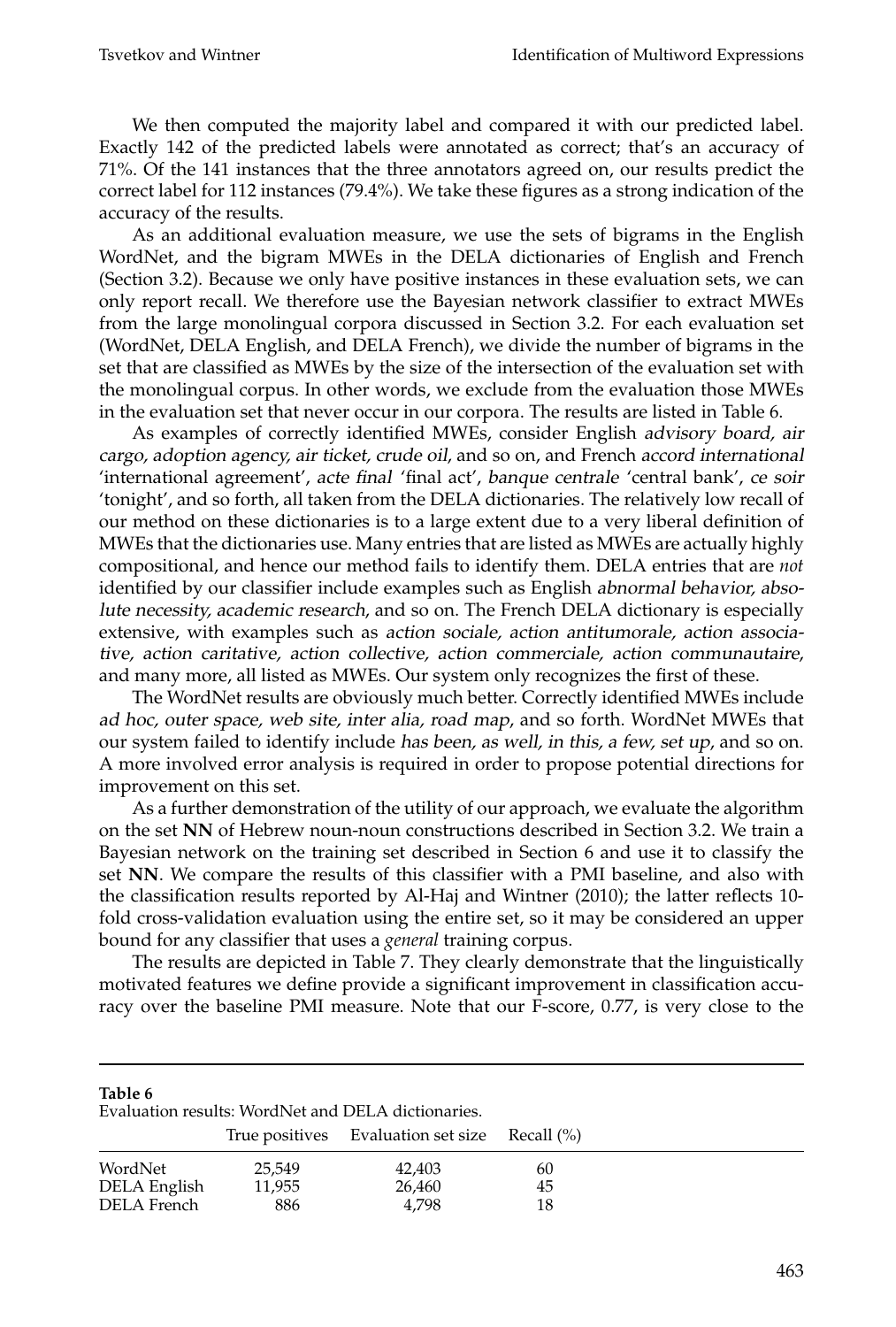|     | <u>o di alamini iliyahasi ilo ah hokhi condon acabitu.</u> |      |      |      |  |  |
|-----|------------------------------------------------------------|------|------|------|--|--|
|     | Accuracy Precision Recall F-score                          |      |      |      |  |  |
| PMI | 71.43%                                                     | 0.71 | 0.71 | 0.71 |  |  |
| BN  | 77.00%                                                     | 0.77 | 0.77 | 0.77 |  |  |
| AW  | 80.77%                                                     | 0.77 | 0.81 | 0.79 |  |  |
|     | المتحمد المتعاونة والمعاونة والمارة المتعاونة              |      |      |      |  |  |

| Table 7 |                                              |  |
|---------|----------------------------------------------|--|
|         | Evaluation results: noun-noun constructions. |  |

AW = results from Al-Haj and Wintner (2010)

best result of 0.79 obtained by Al-Haj and Wintner (2010) as the average of 10-fold cross validation runs, using *only* high-frequency noun-noun constructions for training. We interpret this result as a further proof of the robustness of our architecture.

Finally, we conduct an analysis of the quality of extracted (Hebrew) MWEs. We used the trained BN to classify the entire set of bigrams present in the (Hebrew side of the) Hebrew–English parallel corpus described in Section 3.2. Of the more than 140,000 candidates, only 4,000 are classified as MWEs. We sort this list of potential MWEs by the probability assigned by the BN to the positive value of the variable *Xmwe*. The resulting sorted list is dominated by high-PMI bigrams, especially proper names, all of which are indeed MWEs. The first non-MWE (false positive) occurs in the 50th place on the list; it is crpt niqwla 'France Nicolas', which is obviously a sub-sequence of the larger MWE, neia crpt niqwla srqwzi 'French president Nicolas Sarkozy'. Similar sub-sequences are also present, but only five are in the top 100. Such false positives can be reduced when longer MWEs are extracted, as it can be assumed that a sub-sequence of a longer MWE does not have to be identified. Other false positives in the top 100 include some highly frequent expressions, but over 85 of the top 100 are clearly MWEs.

Although more careful evaluation is required in order to estimate the rate of true positives in this list, we trust that the vast majority of the positive results are indeed MWEs.

#### **8. Conclusions and Future Work**

We presented a novel architecture for identifying MWEs in text corpora. The main insights we emphasize are sophisticated computational encoding of linguistic knowledge that focuses on the idiosyncratic behavior of such expressions. This is reflected in two ways in our work: by defining computable features that reflect different facets of irregularities; and by framing the features as part of a larger Bayesian network that accounts for interdependencies among them. We also introduce a method for automatically generating a training set for this task, which renders the classification entirely unsupervised. The result is a classifier that can identify MWEs of several types and constructions. Evaluation on three languages (English, French, and Hebrew) shows significant improvement in the accuracy of the classifier compared with less sophisticated baselines.

The modular architecture of Bayesian networks facilitates easy exploration with more features. We are currently investigating the contribution of various other sources of information to the classification task. For example, Hebrew lacks large-scale lexical semantic resources. However, it is possible to literally translate an MWE candidate to English and rely on the English WordNet for generating synonyms of the literal translation. Such "literal synonyms" can then be back-translated to Hebrew. The assumption is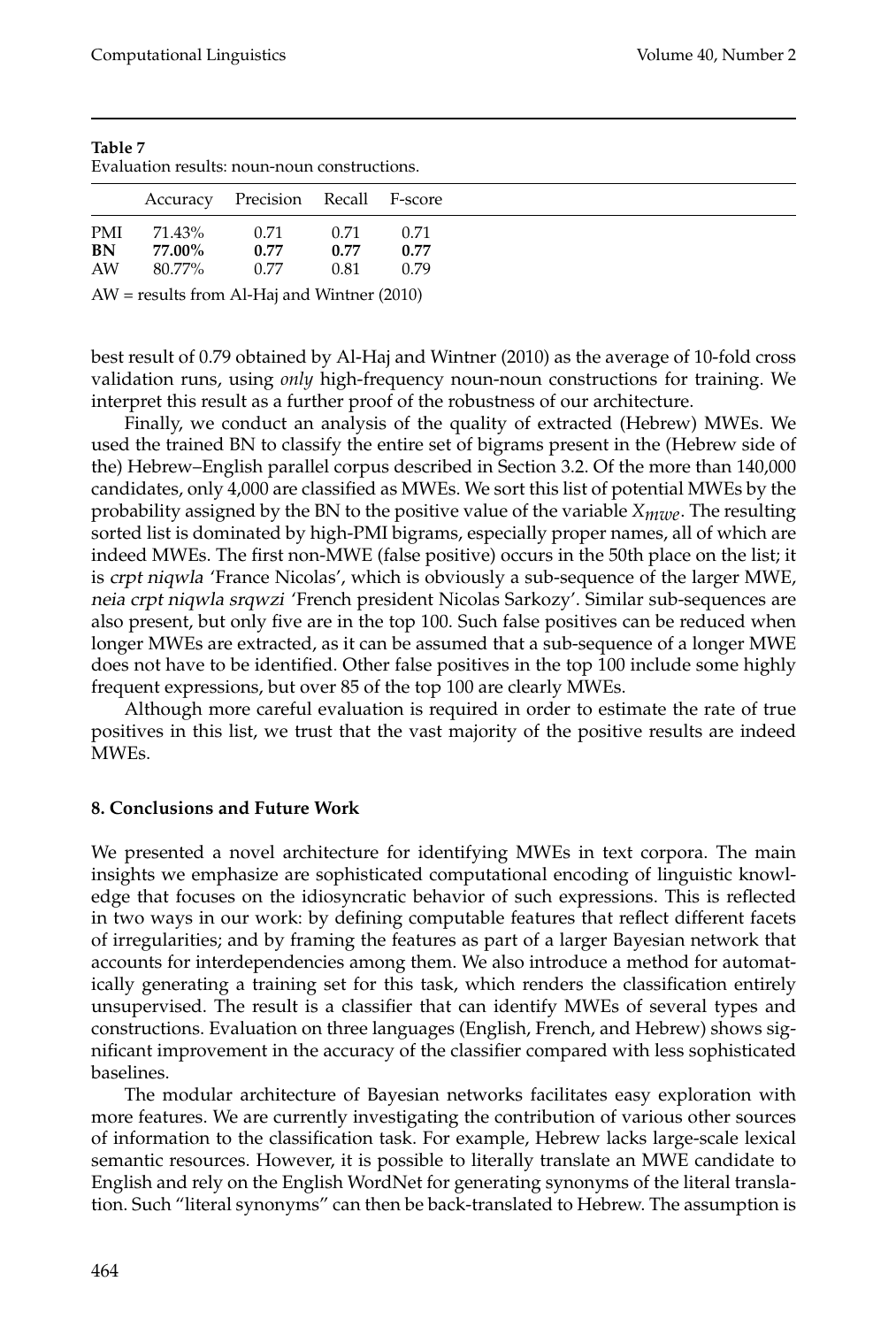that if a back-translated expression has a low PMI, the original candidate is very likely not a MWE. Although such a feature may contribute little on its own, incorporating it in a well-structured BN may improve performance. Another feature that can easily be implemented in this way is whether the POS of MWE constituents is retained when the expression is translated to another language; we hypothesize that this is much more likely when the expression is compositional.

#### **Appendix A. Annotation Guidelines**

These are the instructions given to the annotators.

The task is to annotate each line as either a multi-word expression, in which case mark 1 in the first field; or not, in which case the value is 0. It's a hard task, but you are requested to be decisive. Please do not change the file in any other way.

The main criterion for determining whether an expression is a MWE is whether it has to be stored in a computational lexicon. Typically, expressions are stored in lexicons if they exhibit idiosyncratic (irregular) behavior. This could be due to:

- non-compositional meaning. For example, 'green light' is an MWE because it is not a light. 'kill time' is not a violent action. A good indication of non-compositional meaning is limited reference. For example, if someone gives you a green light, you can't then refer to it as 'the light I was given'.
- non-substitutability of elements. For example, 'breast cancer' is an MWE because while 'breast' and 'chest' can often be substituted, 'breast cancer' and 'chest cancer' cannot.
- fossil words, i.e., words that only occur in the context of the expression. For example, 'mutatis mutandis'.
- nominalization. If the expression can occur as a single word, or with a connecting hyphen, it is a strong indication that it is an MWE. For example, 'road map' can be written 'roadmap'.
- irregular syntactic and/or morphological behavior. For example, 'look up' is an MWE because while ordinarily you can convert 'I walked up the alley' to 'Up the alley I walked', you can't convert 'I looked up that word in a dictionary' to 'Up that word I looked'.
- proper names. All proper names are by definition MWEs. This includes people ('Barack Obama'), places ('Tel Aviv'), organizations ('United Nations'), etc.

But really, the best criterion is: if I hadn't known this expression, would I be able to use it properly simply by knowing its two constituents? Would I understand its meaning, be able to inflect it properly, construct syntactic constructions, and in general use it in the right context in the right way?

#### **Acknowledgments**

This research was supported by The Israel Science Foundation (grants 137/06 and 1269/07). We are grateful to Gennadi Lembersky for his continuous help, and to the three anonymous Computational Linguistics reviewers for very constructive comments that greatly improved this article. All remaining errors are of course our own.

#### **References**

- Al-Haj, Hassan. 2010. Hebrew multiword expressions: Linguistic properties, lexical representation, morphological processing, and automatic acquisition. Master's thesis, University of Haifa.
- Al-Haj, Hassan and Shuly Wintner. 2010. Identifying multi-word expressions by leveraging morphological and syntactic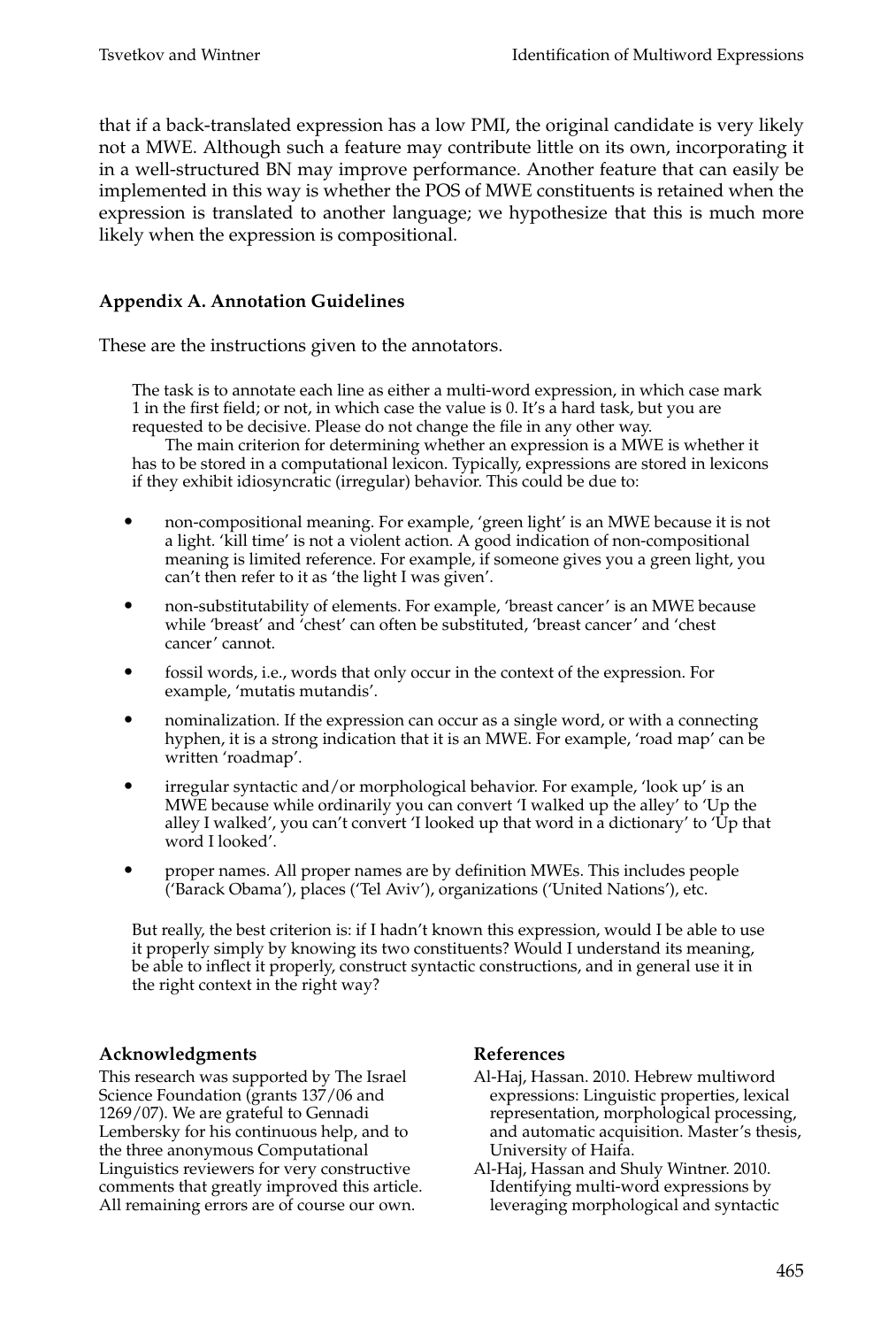#### Computational Linguistics Volume 40, Number 2

idiosyncrasy. In *Proceedings of the 23rd International Conference on Computational Linguistics (COLING 2010)*, pages 10–18, Beijing.

- Baldwin, Timothy, Colin Bannard, Takaaki Tanaka, and Dominic Widdows. 2003. An empirical model of multiword expression decomposability. In *Proceedings of the ACL 2003 Workshop on Multiword Expressions*, pages 89–96, Sapporo.
- Baldwin, Timothy and Takaaki Tanaka. 2004. Translation by machine of complex nominals: Getting it right. In *Second ACL Workshop on Multiword Expressions: Integrating Processing*, pages 24–31, Barcelona.
- Bannard, Colin. 2007. A measure of syntactic flexibility for automatically identifying multiword expressions in corpora. In *Proceedings of the Workshop on a Broader Perspective on Multiword Expressions*, pages 1–8, Prague.
- Bannard, Colin, Timothy Baldwin, and Alex Lascarides. 2003. A statistical approach to the semantics of verb-particles. In *Proceedings of the ACL 2003 Workshop on Multiword Expressions: Analysis, Acquisition and Treatment*, pages 65–72, Sapporo, Japan.
- Bird, Steven, Ewan Klein, and Edward Loper. 2009. *Natural Language Processing with Python*. O'Reilly Media, Sebastopol, CA.
- Bouamor, Dhouha, Nasredine Semmar, and Pierre Zweigenbaum. 2012. Identifying bilingual multi-word expressions for statistical machine translation. In *Proceedings of the Eight International Conference on Language Resources and Evaluation (LREC'12)*, pages 674–679, Istanbul.
- Brown, Peter F., Stephen Della Pietra, Vincent J. Della Pietra, and Robert L. Mercer. 1993. The mathematic of statistical machine translation: Parameter estimation. *Computational Linguistics*, 19(2):263–311.
- Calado, Pável, Marco Cristo, Edleno Silva De Moura, Nivio Ziviani, Berthier A. Ribeiro-Neto, and Marcos Andre´ Goncalves. 2003. Combining link-based and content-based methods for web document classification. In *Proceedings of CIKM-03, 12th ACM International Conference on Information and Knowledge Management*, pages 394–401, New Orleans, LA.
- Callison-Burch, Chris, Philipp Koehn, Christof Monz, and Omar F. Zaidan, editors. 2011. *Proceedings of the Sixth Workshop on Statistical Machine*

*Translation*. Association for Computational Linguistics, Edinburgh.

- Carpuat, Marine and Mona Diab. 2010. Task-based evaluation of multiword expressions: A pilot study in statistical machine translation. In *Human Language Technologies: The 2010 Annual Conference of the North American Chapter of the Association for Computational Linguistics*, pages 242–245, Los Angeles, CA.
- Chang, Baobao, Pernilla Danielsson, and Wolfgang Teubert. 2002. Extraction of translation unit from Chinese-English parallel corpora. In *Proceedings of the First SIGHAN Workshop on Chinese Language Processing*, pages 1–5, Morristown, NJ.
- Church, Kenneth Ward and Patrick Hanks. 1990. Word association norms, mutual information, and lexicography. *Computational Linguistics*, 16(1):22–29.
- Cook, Paul, Afsaneh Fazly, and Suzanne Stevenson. 2007. Pulling their weight: Exploiting syntactic forms for the automatic identification of idiomatic [expressions in context. In](http://www.mitpressjournals.org/action/showLinks?crossref=10.1016%2Fj.ipm.2004.04.009) *Proceedings of the ACL Workshop on a Broader Perspective on Multiword Expressions (MWE 2007)*, pages 41–48, Prague.
- Denoyer, Ludovic and Patrick Gallinari. 2004. Bayesian network model for semi-structured document classification. *Information Processing and Management*, 40(5):807–827.
- Doucet, Antoine and Helana Ahonen-Myka. 2004. Non-contiguous word sequences for information retrieval. In *Second ACL Workshop on Multiword Expressions: Integrating Processing*, pages 88–95, Barcelona.
- Duan, Jianyong, Mei Zhang, Lijing Tong, and Feng Guo. 2009. A hybrid approach to improve bilingual multiword expression extraction. In Thanaruk Theeramunkong, Boonserm Kijsirikul, Nick Cercone, and Tu-Bao Ho, editors, *Advances in Knowledge Discovery and Data Mining*, volume 5476 of *Lecture Notes in Computer Science*. Springer, Berlin and Heidelberg, pages 541–547.
- Erman, Britt and Beatrice Warren. 2000. The idiom principle and the open choice principle. *Text*, 20(1):29–62.
- Fazly, Afsaneh and Suzanne Stevenson. 2006. Automatically constructing a lexicon of verb phrase idiomatic combinations. In *Proceedings of the 11th Conference of the European Chapter of the Association for Computational Linguistics (EACL)*, pages 337–344, Trento.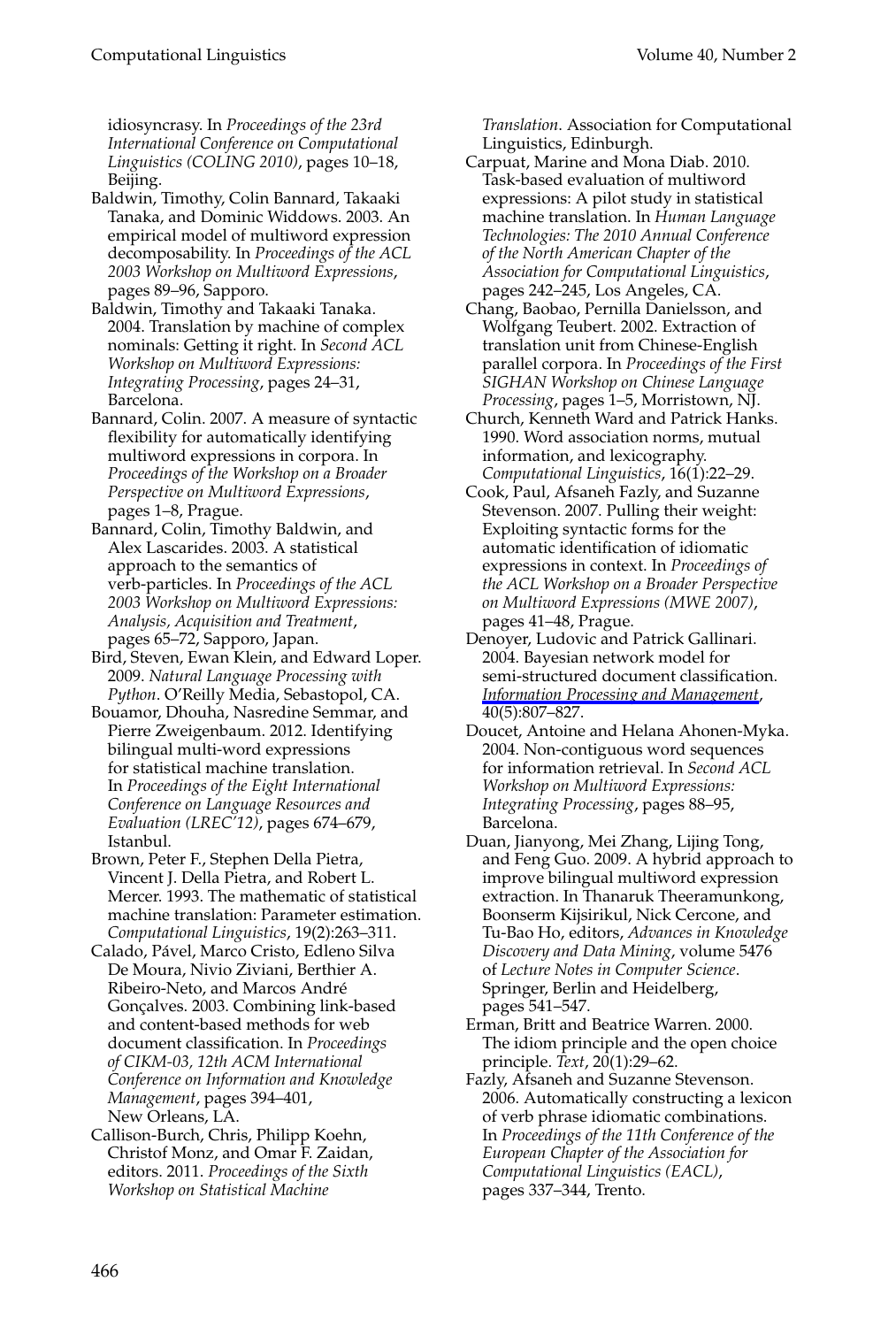- Fellbaum, Christiane, editor. 1998. *WordNet: An Electronic Lexical Database*. Language, Speech and Communication. MIT Press, Cambridge, MA.
- Green, Spence, Marie-Catherine de Marneffe, John Bauer, and Christopher D. Manning. 2011. Multiword expression identification with tree substitution grammars: A parsing tour de force with [French.](http://www.mitpressjournals.org/action/showLinks?crossref=10.1145%2F1656274.1656278) In *[Proceeding](http://www.mitpressjournals.org/action/showLinks?crossref=10.1145%2F1656274.1656278)s of the 2011 Conference on Empirical Methods in Natural Language Processing*, pages 725–735, Edinburgh.
- Hall, Mark, Eibe Frank, Geoffrey Holmes, Bernhard Pfahringer, Peter Reutemann, and Ian H. Witten. 2009. The WEKA data mining software: An update. *SIGKDD Explorations*, 11(1):10–18.
- Hazelbeck, Gregory and Hiroaki Saito. 2010. A hybrid approach for functional expression identification in a Japanese reading assistant. In *Proceedings of the 2010 Workshop on Multiword Expressio[ns: From](http://www.mitpressjournals.org/action/showLinks?crossref=10.1007%2Fs10579-007-9050-8) [Theory to Applications](http://www.mitpressjournals.org/action/showLinks?crossref=10.1007%2Fs10579-007-9050-8)*, pages 81–84, Beijing.
- Heckerman, David. 1995. A tutorial on learning with Bayesian networks. Technical Report MSR-TR-95-06, Microsoft Research, Redmond, WA.
- Itai, Alon and Shuly Wintner. 2008. Language resources for Hebrew. *Language Resources and Evaluation*, 42(1):75–98.
- Jackendoff, Ray. 1997. *The Architecture of the Language Faculty*. MIT Press, Cambridge, MA.
- Jain, Anil K. 1989. *Fundamentals of Digital Image Processing*. Prentice-Hall, Inc., Upper Saddle River, NJ.
- Jensen, Finn V. and Thomas D. Nielsen. 2007. *Bayesian Networks and Decision Graphs*. Springer, 2nd edition.
- Katz, Graham and Eugenie Giesbrecht. 2006. Automatic identification of non-compositional multi-word expressions using latent semantic analysis. In *Proceedings of the Workshop on Multiword Expressions: Identifying and Exploiting Underlying Properties*, pages 12–19, Sydney.
- Kirschenbaum, Amit and Shuly Wintner. 2010. A general method for creating a bilingual transliteration dictionary. In *Proceedings of the Seventh Conference on International Language Resources and Evaluation (LREC'10)*, pages 273–276, Valletta.
- Lam, Wai, Kon F. Low, and Chao Y. Ho. 1997. Using a Bayesian network induction approach for text categorization. In *Proceedings of IJCAI-97, 15th International Joint Conference on Artificial Intelligence*, pages 745–750, Nagoya.
- Lambert, Patrik and Rafael Banchs. 2005. Data inferred [multi-word expressio](http://www.mitpressjournals.org/action/showLinks?crossref=10.1093%2Fijl%2F3.4.235)ns [for](http://www.mitpressjournals.org/action/showLinks?crossref=10.1093%2Fijl%2F3.4.235) [statistica](http://www.mitpressjournals.org/action/showLinks?crossref=10.1093%2Fijl%2F3.4.235)l machine translation. In *Proceedings of the MT Summit X*, pages 396–403, Phuket.
- Miller, George A., Richard Beckwith, Christiane Fellbaum, Derek Gross, and Katherine Miller. 1990. Five papers on WordNet. *International Journal of Lexicography*, 3(4):235–312.
- Och, Franz Josef and Hermann [Ney. 2000.](http://www.mitpressjournals.org/action/showLinks?system=10.1162%2F089120103321337421) [Improved](http://www.mitpressjournals.org/action/showLinks?system=10.1162%2F089120103321337421) statistical alignment models. In *ACL '00: Proceedings of the 38th Annual Meeting of the Association for Computational Linguistics*, pages 440–447, Hong Kong.
- Och, Franz Josef and Hermann Ney. 2003. A systematic comparison of various statistical alignment models. *Computational Linguistics*, 29(1):19–51.
- Pearl, Judea. 1985. Bayesian networks: A model of self-activated memory for evidential reasoning. In *Proceedings of the 7th Conference of the Cognitive Science Society*, pages 329–334, University of California, Irvine, CA.
- Pecina, Pavel. 2005. An extensive empirical study of collocation extraction methods. In *Proceedings of the ACL Student Research Workshop*, pages 13–18, Ann Arbor, MI.
- Pecina, Pavel. 2008. A machine learning approach to multiword expression extraction. In *Proceedings of the LREC Workshop Towards a Shared Task for Multiword Expressions*, pages 54–57, Marrakech.
- Peshkin, Leonid, Avi Pfeffer, and Virginia Savova. 2003. Bayesian nets in syntactic categorization of novel words. In *Proceedings of the 2003 Conference of the North American Chapter of the Association for Computational Linguistics on Human Language Technology: Companion Volume of the Proceedings of HLT-NAACL 2003–Short Papers - Volume 2*, NAACL '03, pages 79–81, Edmonton.
- Petrov, Slav and Dan Klein. 2007. Improved inference f[or unlexicalized parsing.](http://www.mitpressjournals.org/action/showLinks?crossref=10.1016%2Fj.csl.2004.11.002) In *Proceedings of HLT-NAACL*, pages 404–411, Rochester, NY.
- Piao, Scott Songlin, Paul Rayson, Dawn Archer, and Tony McEnery. 2005. Comparing and combining a semantic tagger and a statistical tool for MWE extraction. *Computer Speech and Language*, 19(4):378–397.
- Ramisch, Carlos, Helena de Medeiros Caseli, Aline Villavicencio, Andre Machado, and ´ Maria Finatto. 2010. A hybrid approach for multiword expression identification.